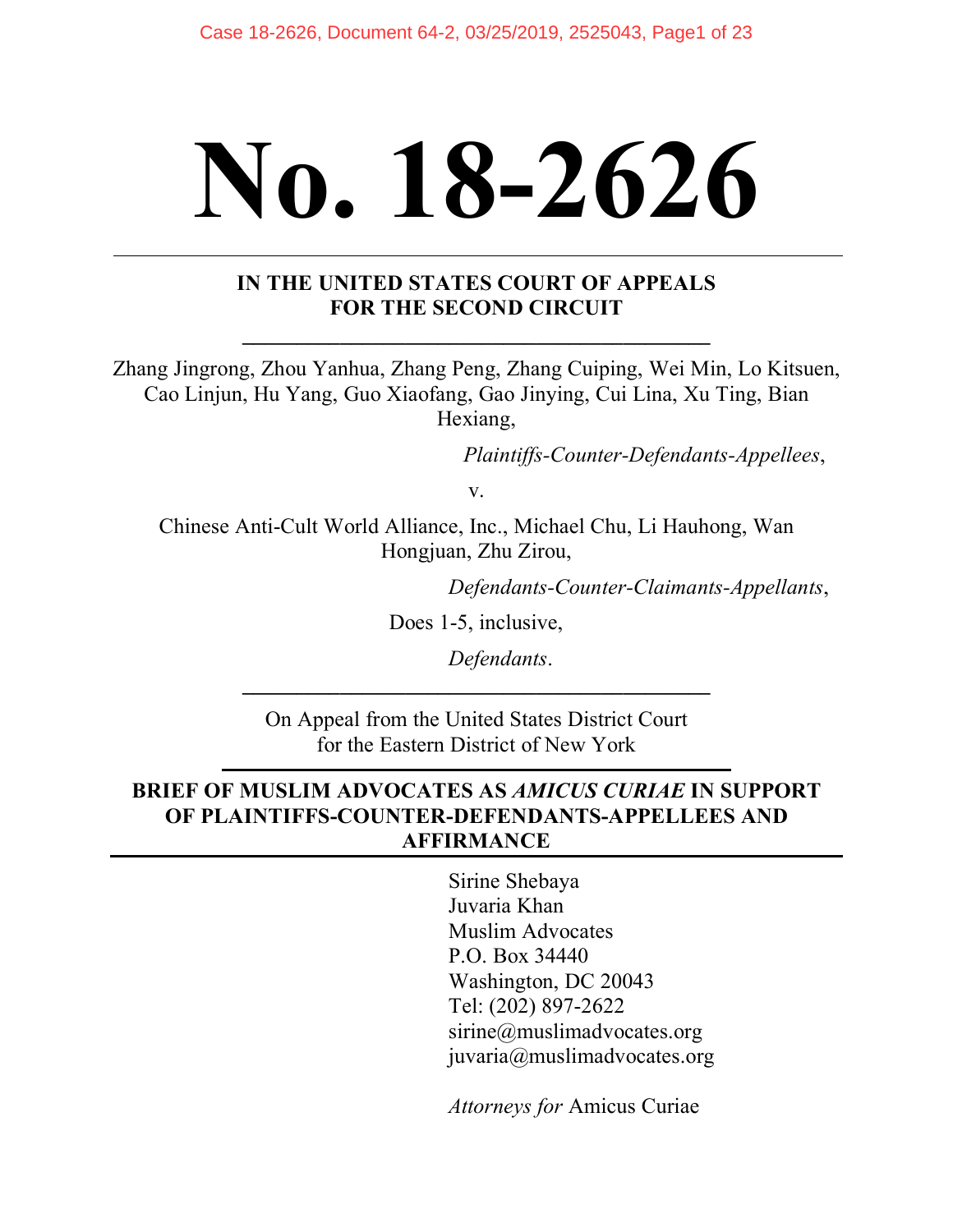#### **CORPORATE DISCLOSURE STATEMENT**

Pursuant to Rules 26.1 and 29(a)(4)(a) of the Federal Rules of Appellate Procedure, the undersigned counsel of record certifies that the *amicus curiae* Muslim Advocates is a nongovernmental entity without any parent corporation or publicly held corporation that owns 10% or more of its stock. This representation is made in order that the judges of this Court may evaluate possible disqualification or recusal.

Dated: March 25, 2019 /s/ Juvaria Khan

Juvaria Khan Muslim Advocates P.O. Box 34440 Washington, DC 20043 Tel: (202) 897-2622 juvaria@muslimadvocates.org

*Attorney for* Amicus Curiae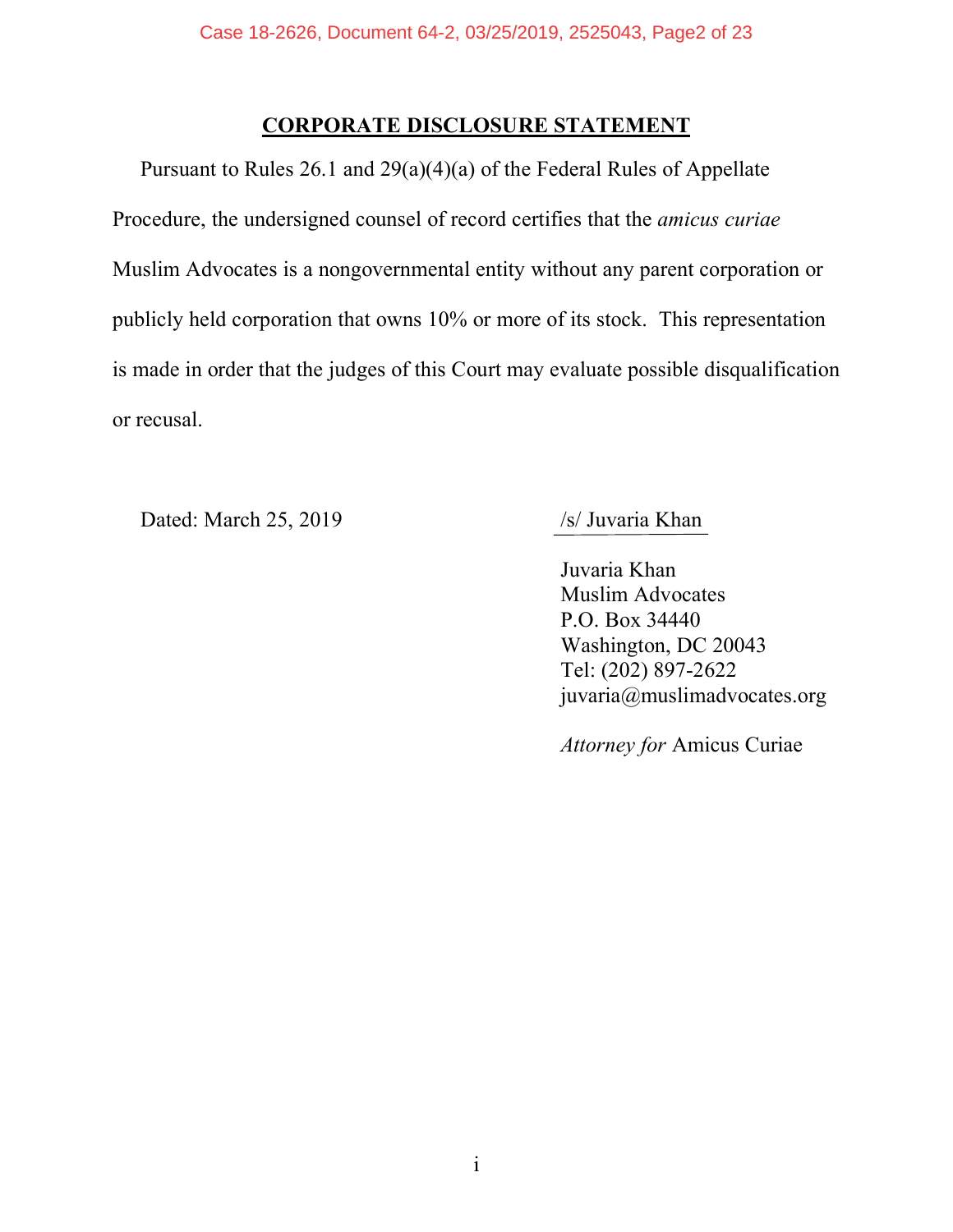# **TABLE OF CONTENTS**

| The Unique Protections The Face Act Provides Are Particularly Important For<br>L<br>Religious Minorities, Who Need Civil Remedies To Effectively Protect And |
|--------------------------------------------------------------------------------------------------------------------------------------------------------------|
| Religious Minorities Are Increasingly Frequent Targets Of Hate Violence<br>A.                                                                                |
| Religious Minorities Are The Most Frequent Users Of Civil Remedies To<br><b>B</b> .                                                                          |
| The Unique Remedy The Face Act Provides Is Crucial For Ensuring That<br>Religious Minorities Can Fully Vindicate Their Right To Be Free From Violent         |
|                                                                                                                                                              |
|                                                                                                                                                              |
| CERTIFICATE OF SERVICE FOR ELECTRONIC FILINGS16                                                                                                              |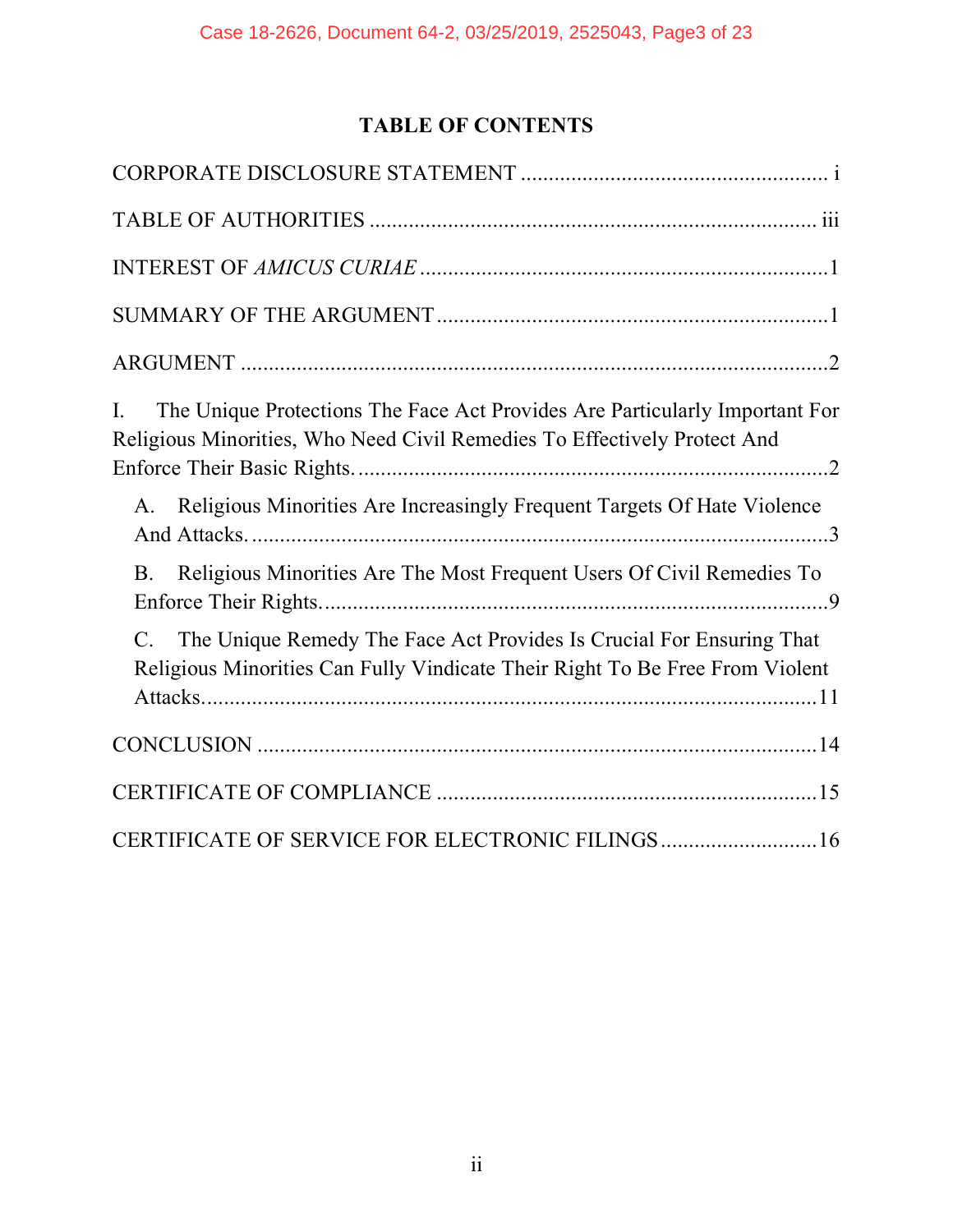#### **TABLE OF AUTHORITIES**

## **Cases**

| United States v. Doggart,                             |  |
|-------------------------------------------------------|--|
| United States v. Doggart,                             |  |
| Zhang Jingrong v. Chinese Anti-Cult World All., Inc., |  |
| <b>Statutes</b>                                       |  |
|                                                       |  |
|                                                       |  |
|                                                       |  |

## **Other Authorities**

| "Once Again in Shock": Police Uncover 2 <sup>nd</sup> Terror Plot Against Muslim<br>Community in New York, NPR (Jan. 27, 2019), |  |
|---------------------------------------------------------------------------------------------------------------------------------|--|
| https://www.npr.org/2019/01/27/689121180/once-again-in-shock-police-                                                            |  |
|                                                                                                                                 |  |
| ABC 7 News (Dec. 17, 2015), https://abc7news.com/news/woman-accused-of-                                                         |  |
|                                                                                                                                 |  |
| Armed masked man detained while protesting in front of Bozeman Islamic Center,                                                  |  |
| Bozeman Daily Chronicle (Jan 9, 2017),                                                                                          |  |
| https://www.bozemandailychronicle.com/news/crime/armed-masked-man-                                                              |  |
| detained-while-protesting-in-front-of-bozeman/article f598a364-906e-540c-                                                       |  |
|                                                                                                                                 |  |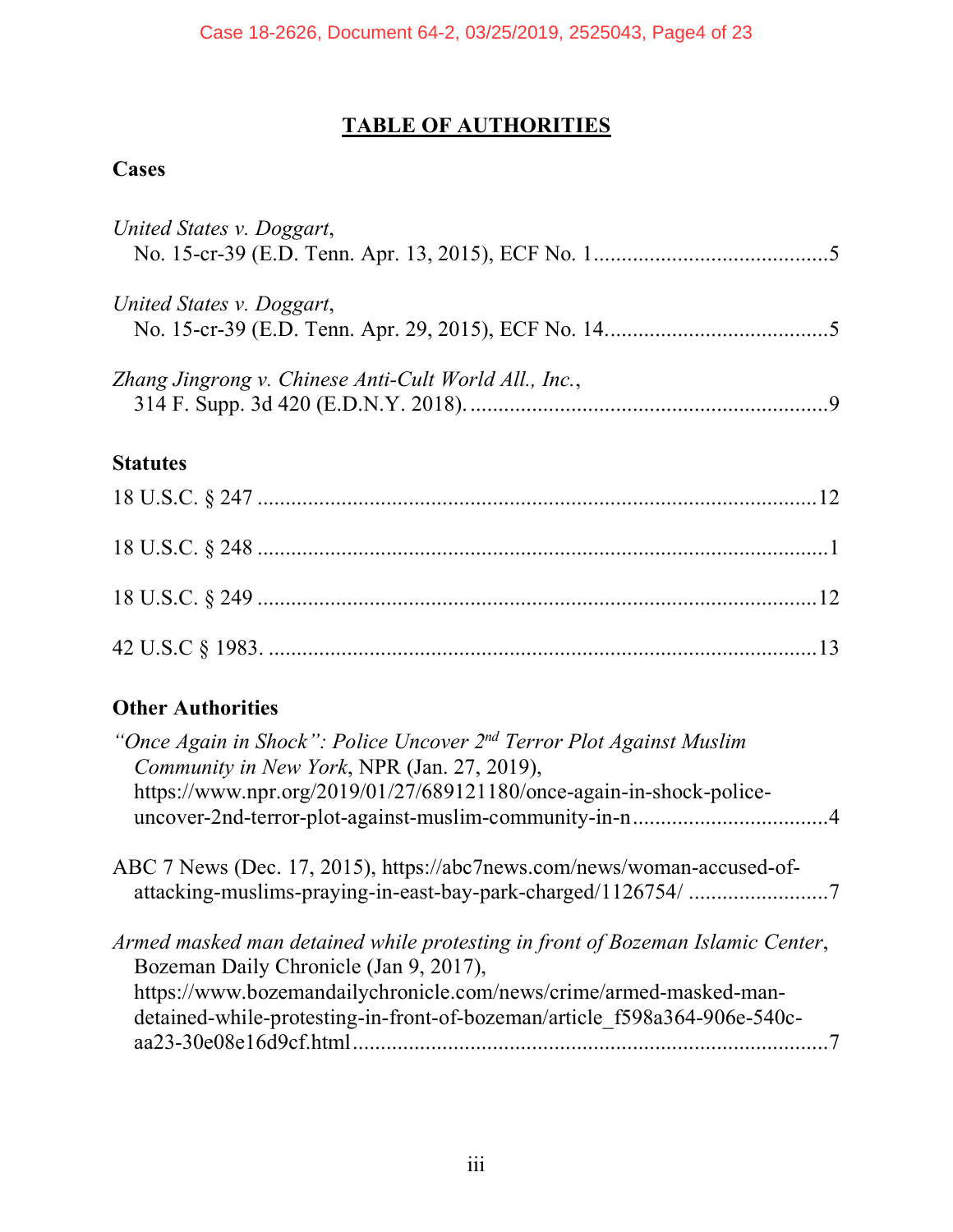| Besheer Mohamed, Pew Research Ctr., New estimates show U.S. Muslim<br>population continues to grow (Jan. 3, 2018), http://www.pewresearch.org/fact-<br>tank/2018/01/03/new-estimates-show-u-s-muslim-population-continues-to-                                                     |
|-----------------------------------------------------------------------------------------------------------------------------------------------------------------------------------------------------------------------------------------------------------------------------------|
| Christina Caron, Texas Man Found Guilty of Hate Crime in Mosque Fire, N.Y.<br>Times (July 17, 2018), https://www.nytimes.com/2018/07/17/us/mosque-arson-                                                                                                                          |
| David Zahniser, Arson at Central Valley mosque investigated as possible hate<br><i>crime</i> , Los Angeles Times (Dec. 27, 2015),<br>http://www.latimes.com/local/lanow/la-me-ln-tracy-mosque-arson-20151227-                                                                     |
| EEOC, Charges Filed on the Basis of Religion – Muslim,<br>https://www.eeoc.gov/eeoc/events/9-11-11 religion charges.cfm11                                                                                                                                                         |
| Eliana Sisneros, Second hate crime hits Davis Islamic Center, The California<br>Aggie (July 9, 2017), https://theaggie.org/2017/07/09/second-hate-crime-hits-                                                                                                                     |
| Enforcing Religious Freedom in Prison,                                                                                                                                                                                                                                            |
| Hannah Winston, Man faces hate crime charges in North Palm Islamic Center<br>burglary, Palm Beach Post (Dec. 15, 2015),<br>https://www.palmbeachpost.com/news/crime--law/man-faces-hate-crime-<br>charges-north-palm-islamic-center-burglary/dNZNhaTvcr5hhfcsUhNarL/6             |
| Jake Kincaid, Apache leaders call vandalism of Pinal 'prayer site' a hate crime,<br>Pinal Central (Mar. 20, 2018),<br>https://www.pinalcentral.com/florence_reminder_blade_tribune/news/apache-<br>leaders-call-vandalism-of-pinal-prayer-site-a-hate/article 8ba7f33f-b3c2-5f5c- |
| Joanna Walters, Community mourns Somali Muslim teen's death in Kansas City<br><i>hate crime</i> , The Guardian (Dec. 6, 2014), https://www.theguardian.com/us-<br>news/2014/dec/06/community-mourns-somali-muslim-death-in-                                                       |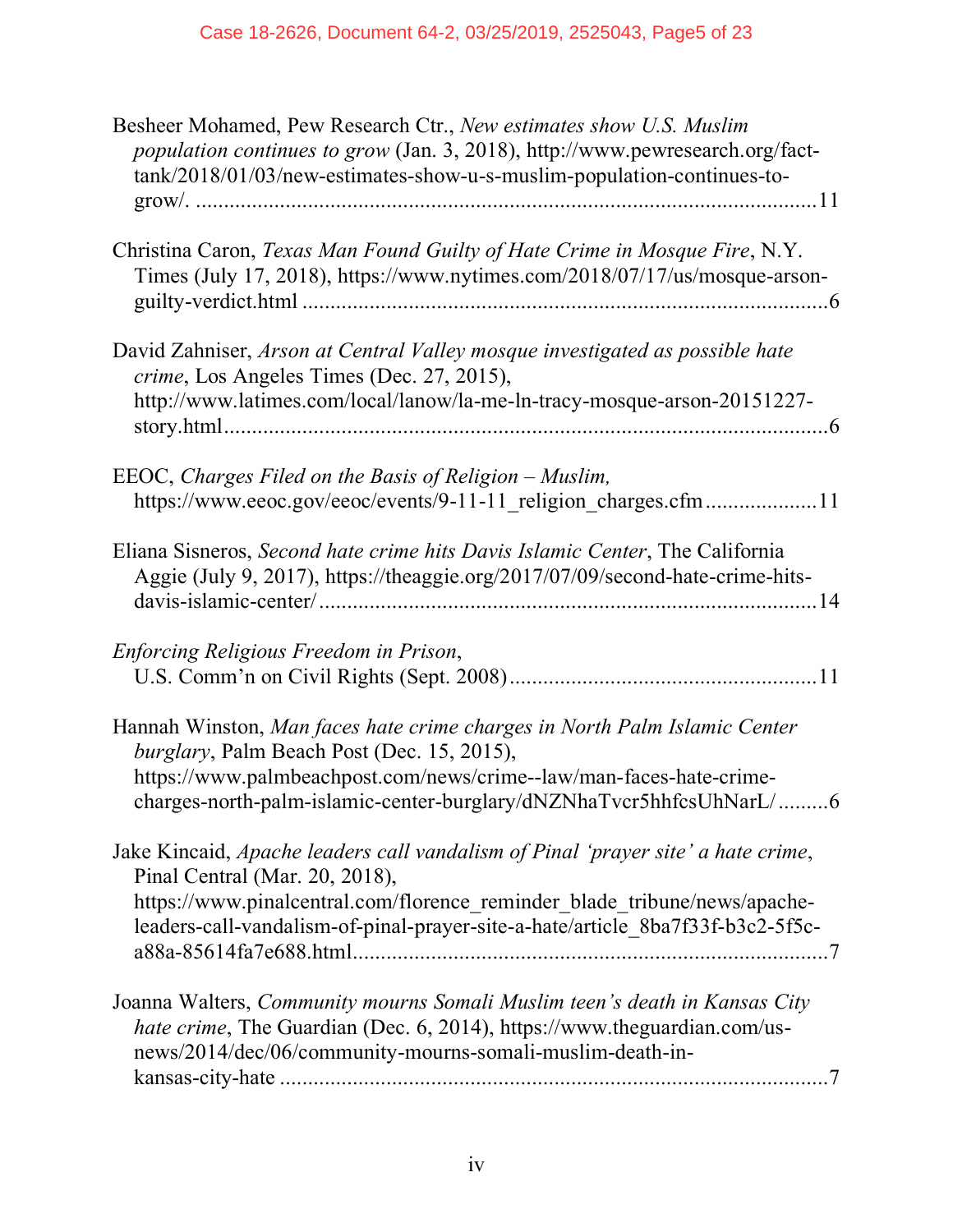| John MacCormack, Trial begins in Victoria mosque arson case, Houston<br>Chronicle (July 9, 2018), https://www.houstonchronicle.com/news/houston-<br>texas/houston/article/Trial-begins-in-Victoria-mosque-arson-                                                                                          |
|-----------------------------------------------------------------------------------------------------------------------------------------------------------------------------------------------------------------------------------------------------------------------------------------------------------|
| Katie Mettler, Man arrested, charged with hate crime in stabbing of worshiper<br>near Calif. Mosque, The Washington Post (Dec. 12, 2016),<br>https://www.washingtonpost.com/news/morning-mix/wp/2016/12/12/man-<br>arrested-charged-after-stabbing-of-worshiper-near-calif-mosque-police-                 |
| Kellie B. Gormly et al., Suspect in Pittsburgh synagogue shooting charged with 29<br>counts in deaths of 11 people, The Washington Post (Oct. 27, 2018),<br>https://www.washingtonpost.com/nation/2018/10/27/pittsburgh-police-<br>responding-active-shooting-squirrel-hill-area/?utm_term=.e943fa807ec18 |
| Kevin Sack and Alan Blinder, Jurors Hear Dylann Roof Explain Shooting in<br>Video: 'I Had to Do It', N.Y. Times (Dec. 9, 2016),<br>https://www.nytimes.com/2012/08/06/us/shooting-reported-at-temple-in-                                                                                                  |
| Laura Santhanam & Kenya Downs, Why hate crimes are so difficult to convict,<br>PBS News Hour (Jan. 6, 2017), https://www.pbs.org/newshour/nation/hate-                                                                                                                                                    |
| Lauren Keene, Davis mosque vandal gets 5 years' probation, Davis Enterprise<br>(June 18, 2017), https://www.davisenterprise.com/local-news/davis-mosque-                                                                                                                                                  |
| Mark Potok, Southern Poverty Law Center, The Year In Hate and Extremism<br>(2017), https://www.splcenter.org/fighting-hate/intelligence-report/2017/year-                                                                                                                                                 |
| Matt Sepic, 2 alleged Bloomington mosque bombers waive initial court hearing,<br>MPR News (Mar. 21, 2018),<br>https://www.mprnews.org/story/2018/03/20/accused-mn-mosque-bombers-to-                                                                                                                      |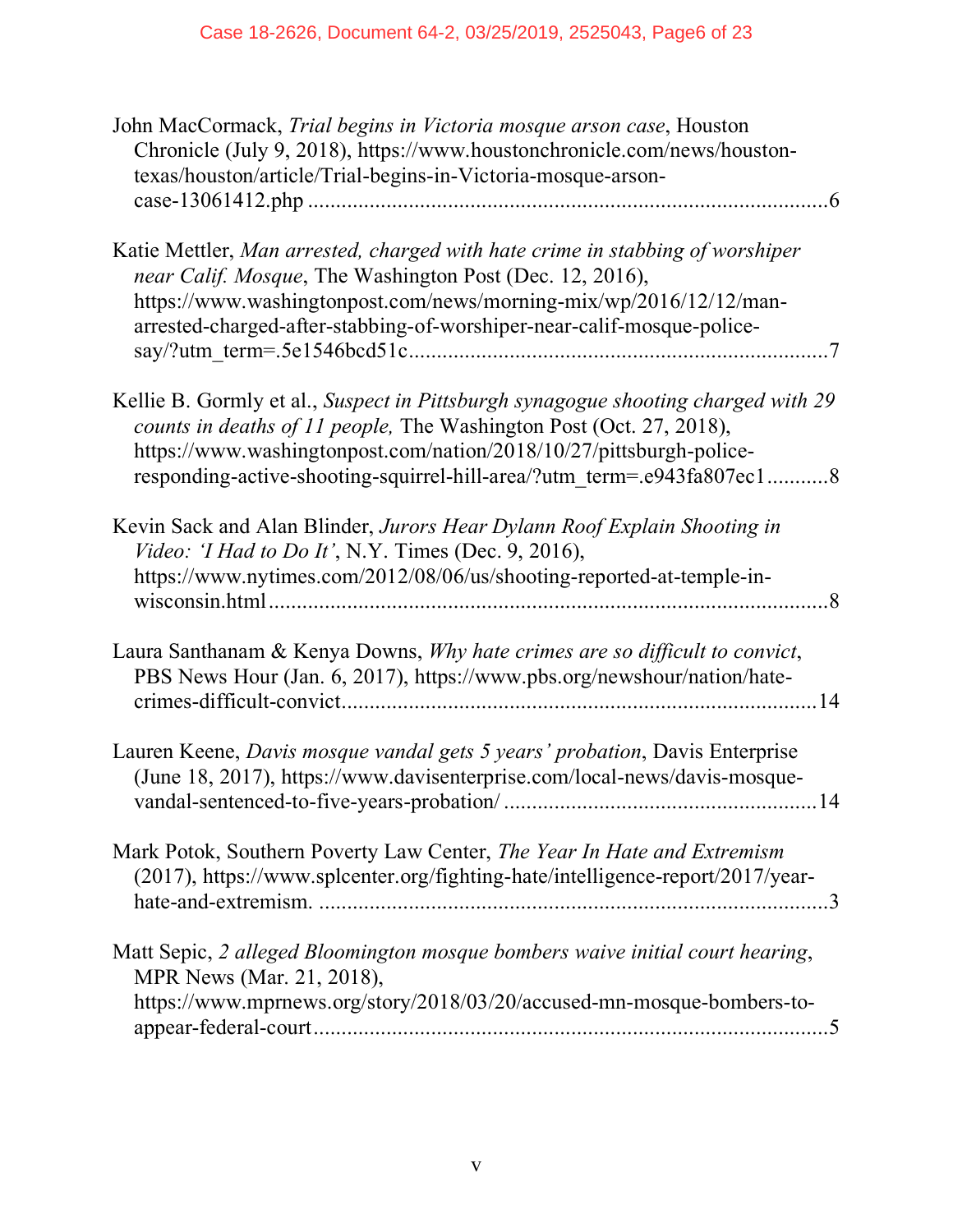| Rick Rogas, They Created a Muslim Enclave in Upstate N.Y. Then Came the<br>Online Conspiracies, N.Y. Times (Jan. 28, 2019),                              |
|----------------------------------------------------------------------------------------------------------------------------------------------------------|
| https://www.nytimes.com/2019/01/28/nyregion/islamberg-ny-attack-plot.html4                                                                               |
| South Asian Americans Leading Together, Communities on Fire: Confronting<br>Hate Violence and Xenophobic Political Rhetoric (2018), http://saalt.org/wp- |
| Stephen Montemayor, How alleged Minnesota mosque bomber tried to build<br><i>militia in rural Ill.</i> , Star Tribune (Mar. 18, 2018),                   |
| http://www.startribune.com/fbi-says-alleged-minnesota-mosque-bomber-tried-                                                                               |
| Stephen Montemayor, Three men arrested in Illinois case are charged with<br>Bloomington mosque bombing, Star Tribune (Mar. 14, 2018),                    |
| http://www.startribune.com/federal-authorities-to-announce-developments-in-                                                                              |
| Steven Yaccino et al., Gunman Kills 6 at Sikh Temple Near Milwaukee, N.Y.<br>Times (Aug. 5, 2012), https://www.nytimes.com/2012/08/06/us/shooting-       |
| U.S. Dep't of Justice, Update on the Justice Department's Enforcement of the                                                                             |
| Religious Land Use and Institutionalized Persons Act: 2010-2016 (2016),                                                                                  |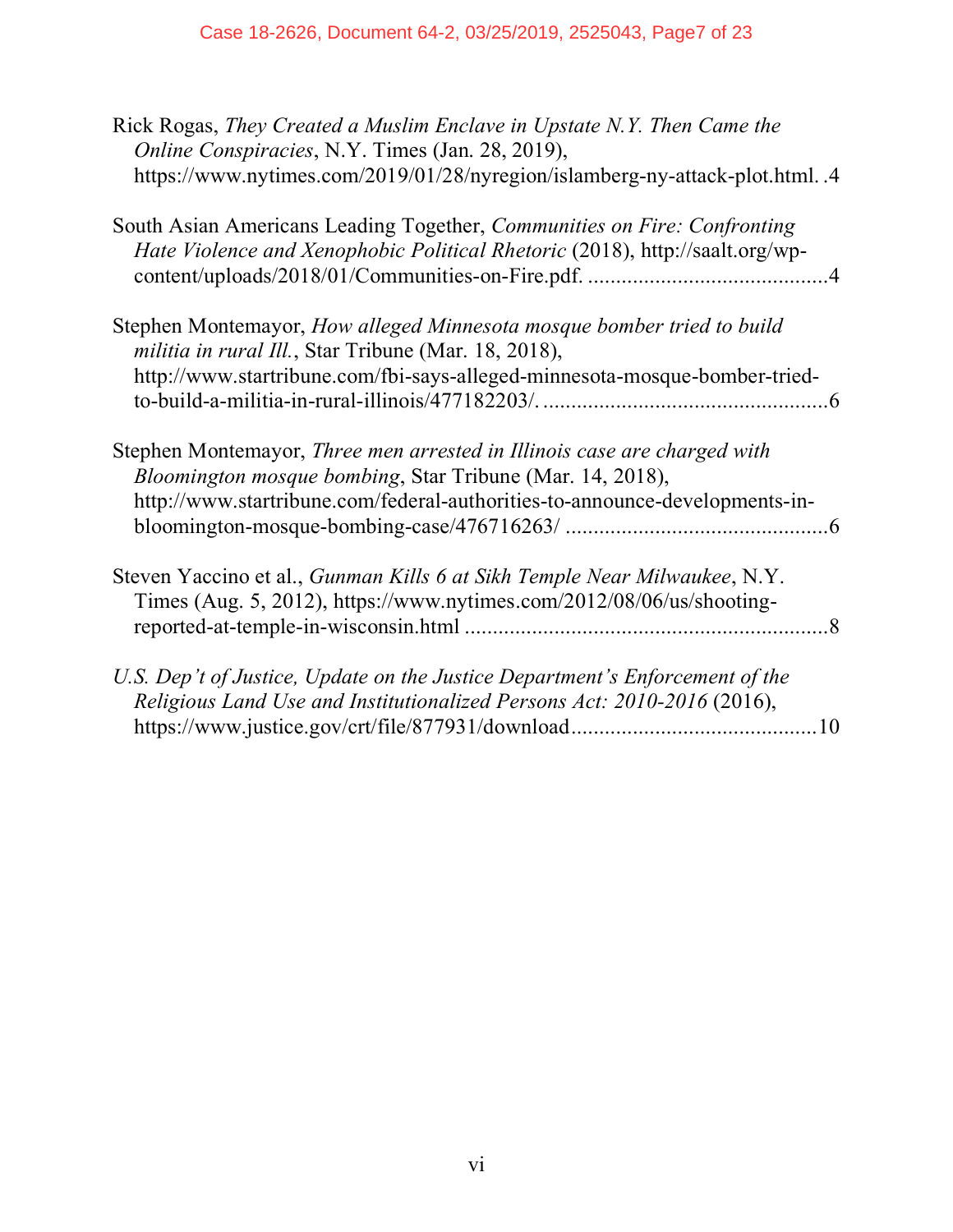#### **INTEREST OF** *AMICUS CURIAE***<sup>1</sup>**

Muslim Advocates is a national legal advocacy and educational organization working on the frontlines of civil rights to guarantee freedom and justice for Americans of all faith. For over a decade, Muslim Advocates has advanced these objectives through litigation and other legal advocacy, policy engagement, and civil education. Muslim Advocates also serves as a legal resource for the American Muslim community, promoting the full and meaningful participation of Muslims in American public life. The issues at stake in this case directly relate to Muslim Advocates' fight to ensure that all religious groups—especially those that are most vulnerable—are able to worship freely and safely.

#### **SUMMARY OF THE ARGUMENT**

This case concerns one of the most fundamental rights every person in this country should enjoy: the ability to worship freely and without threat of physical harm. Section 248(a)(2) of the Freedom of Access to Clinic Entrances Act, 18 U.S.C. § 248 (the "FACE Act"), provides a critical tool for enforcing that right. The provision creates a private right of action for religious groups that are threatened or attacked at their place of worship by private individuals or groups.

<sup>1</sup> Pursuant to Rule 29(a)(4)(E) of the Federal Rules of Appellate Procedure, counsel for *amicus curiae* state that no counsel for a party authored this brief in whole or in part, and that no person other than the *amicus curiae*, its members, or its counsel made a monetary contribution to the preparation or submission of this brief.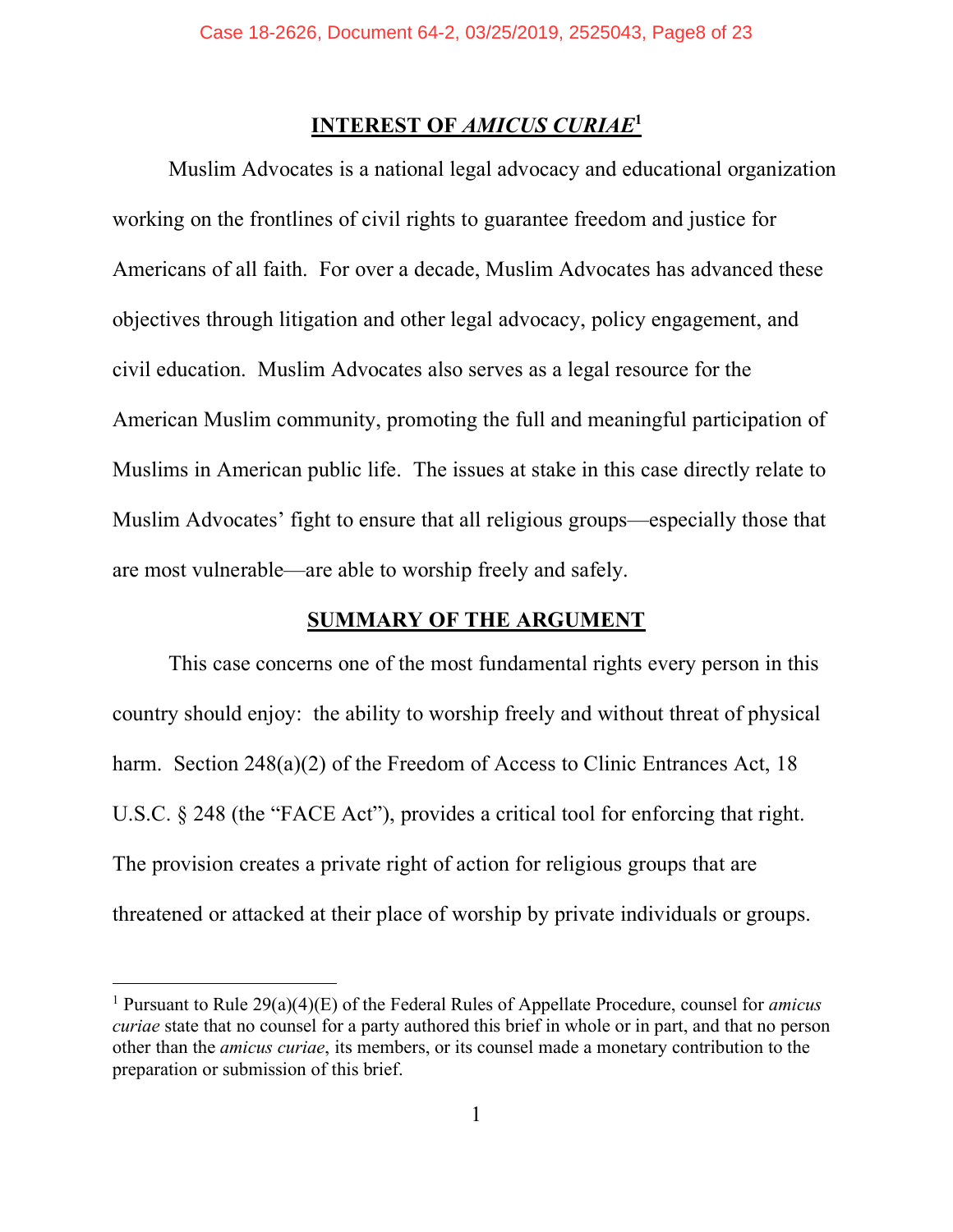*Amicus curiae* write to highlight for this Court the critical importance a civil remedy of this nature has for religious minorities. Section 248(a)(2) provides a unique path for religious groups—including Muslims, who currently face unprecedented attacks and threats to their places of worship—to pursue civil actions against their attackers. This unique enforcement option, which is unavailable through other federal statutes, has become extremely relevant today in light of the increased targeting of Muslim places of worship. 2

As the district court found when reviewing Appellees' challenge, Congress was acting well within its Commerce Clause powers when it passed this provision: religious activity, which  $\S$  248(a)(2) regulates, demonstrably and substantially affects interstate commerce, as did the particular religious activity at issue in this case. This Court should therefore uphold the district court's decision.

#### **ARGUMENT**

#### **I. The unique protections the FACE Act provides are particularly important for religious minorities, who need civil remedies to effectively protect and enforce their basic rights.**

This Court's decision will impact not just the parties before it, but the rights of every religious group that seeks legal protection from threats or attacks against their places of worship. More than ever, Section 248(a)(2) is a critical tool for

<sup>&</sup>lt;sup>2</sup> The increased targeting of places of worship—particularly those of religious minorities—along with heightened awareness about the availability of  $\S$  248(a)(2)'s unique protections, may well give rise to more frequent uses of the statute's protections in the future.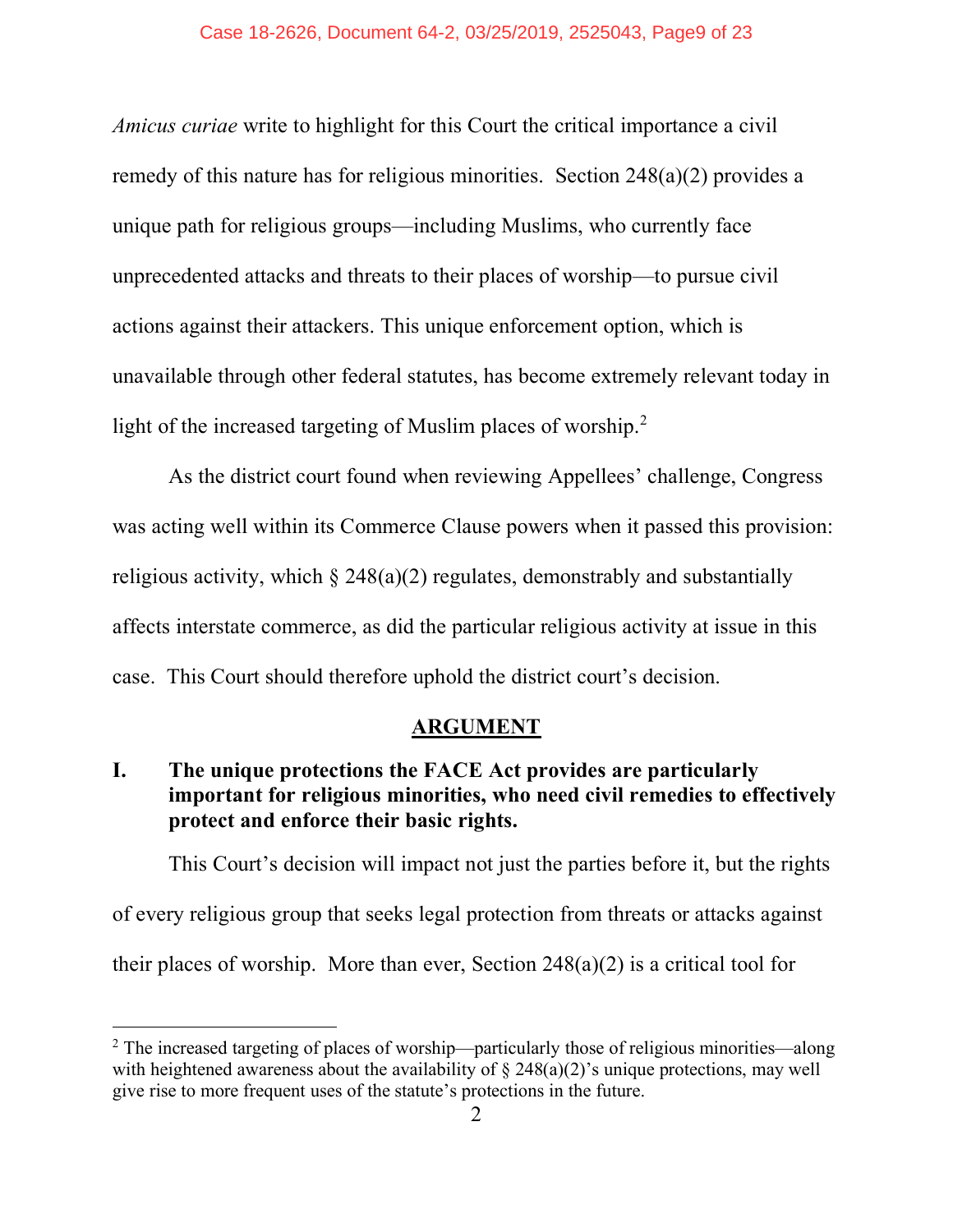religious groups, particularly religious minorities, who are most likely to seek the remedy the statute provides given increasing threats and attacks against their places of worship.

#### **A. Religious minorities are increasingly frequent targets of hate violence and attacks.**

In the past two years, hate-driven individuals and groups have increasingly targeted religious minorities, particularly Muslims. Between 2015 and 2017 alone, the Southern Poverty Law Center reported a 197 percent increase in total hate groups dedicated specifically to anti-Muslim activities.<sup>3</sup> Acts of hate have spiked as well. A recent study demonstrated a 45 percent increase in hate crimes against Muslim, South Asian, Middle Eastern, and Arab communities from just Election Day 2016 to Election Day 2017, 82 percent of which were explicitly motivated by anti-Muslim sentiment.4

These attacks extend to religious minorities' places of worship. Just between 2015 and 2017, Muslim Advocates documented 196 anti-Muslim incidents directed against Muslim places of worship throughout the country.<sup>5</sup> And

<sup>3</sup> *See* Mark Potok, Southern Poverty Law Center, *The Year In Hate and Extremism* (2017), https://www.splcenter.org/fighting-hate/intelligence-report/2017/year-hate-and-extremism. <sup>4</sup> South Asian Americans Leading Together, *Communities on Fire: Confronting Hate Violence* 

*and Xenophobic Political Rhetoric*, at 3 (2018), http://saalt.org/wp-

l

content/uploads/2018/01/Communities-on-Fire.pdf. 5 Compilation of attacks against places of worship between 2015-2017, on file with the authors of this brief.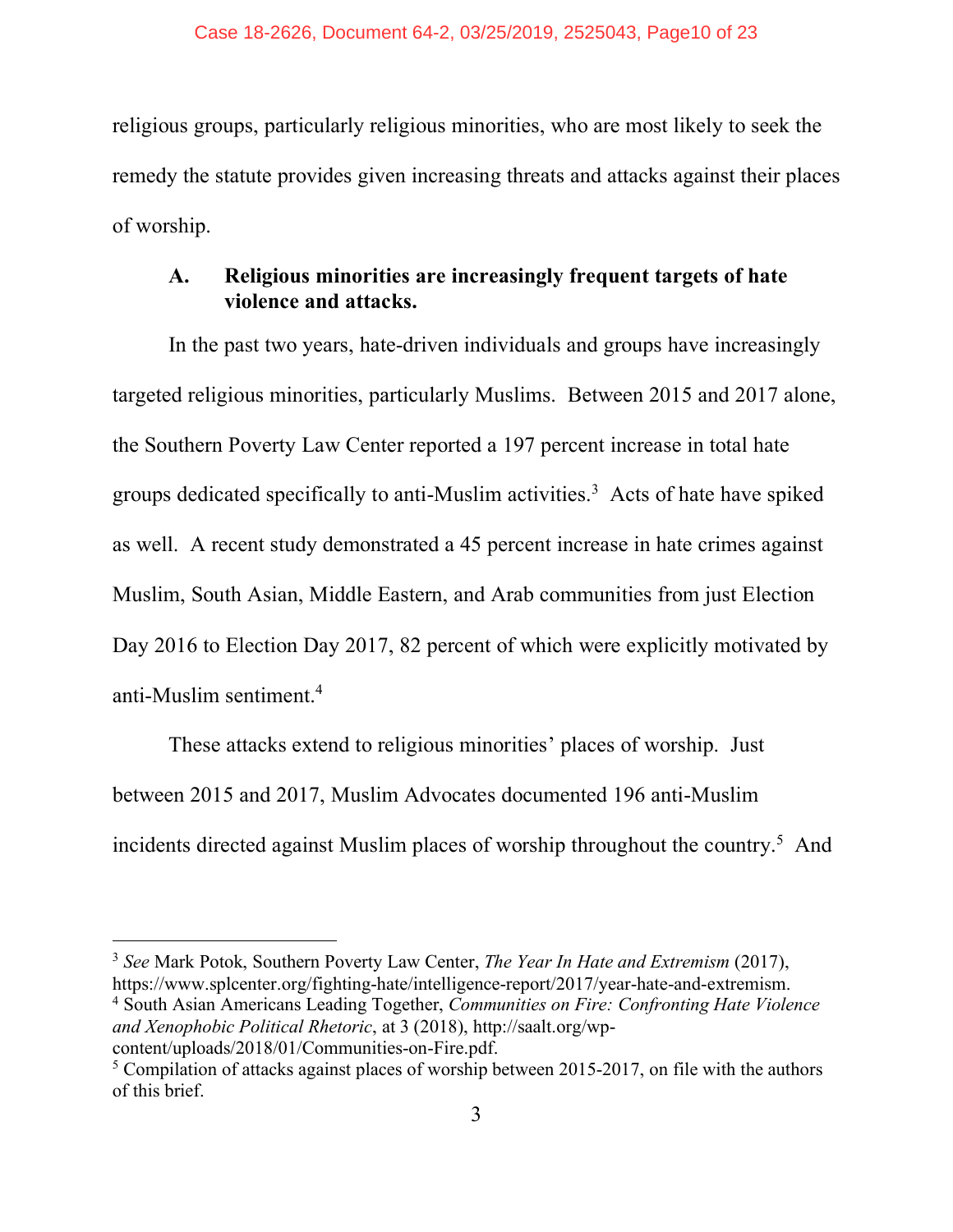many Muslim communities have been repeatedly targeted, oftentimes by perpetrators from other states who have attacked them using weapons purchased in other locations.

The residents of the Muslim settlement in Islamberg, New York, for example, have faced attacks from anti-Muslim actors organizing throughout the country.6 Muslim families established Islamberg decades ago, seeking to create a safe and serene environment in which they could live, pray, and work.<sup>7</sup> But their enclave has been targeted repeatedly because of its Muslim identity.<sup>8</sup> In one incident from 2015, an individual named Robert Doggart was arrested in Tennessee after he was caught compiling weapons and conspiring with other individuals to attack Islamberg's Muslim community.<sup>9</sup> In his extensive online posts, Doggart had stated that Islamberg was "vulnerable from many approaches and must be utterly destroyed in order to get the attention of the American People," that the residents "[have] to be killed. Their buildings need to be burnt down," and that he and his conspirators would "be Warriors who will inflict horrible number of

<sup>6</sup> *"Once Again in Shock": Police Uncover 2nd Terror Plot Against Muslim Community in New York*, NPR (Jan. 27, 2019), https://www.npr.org/2019/01/27/689121180/once-again-in-shockpolice-uncover-2nd-terror-plot-against-muslim-community-in-n.

<sup>7</sup> Rick Rogas, *They Created a Muslim Enclave in Upstate N.Y. Then Came the Online Conspiracies*, N.Y. Times (Jan. 28, 2019),

https://www.nytimes.com/2019/01/28/nyregion/islamberg-ny-attack-plot.html. <sup>8</sup> *Id*.

<sup>9</sup> *Id*.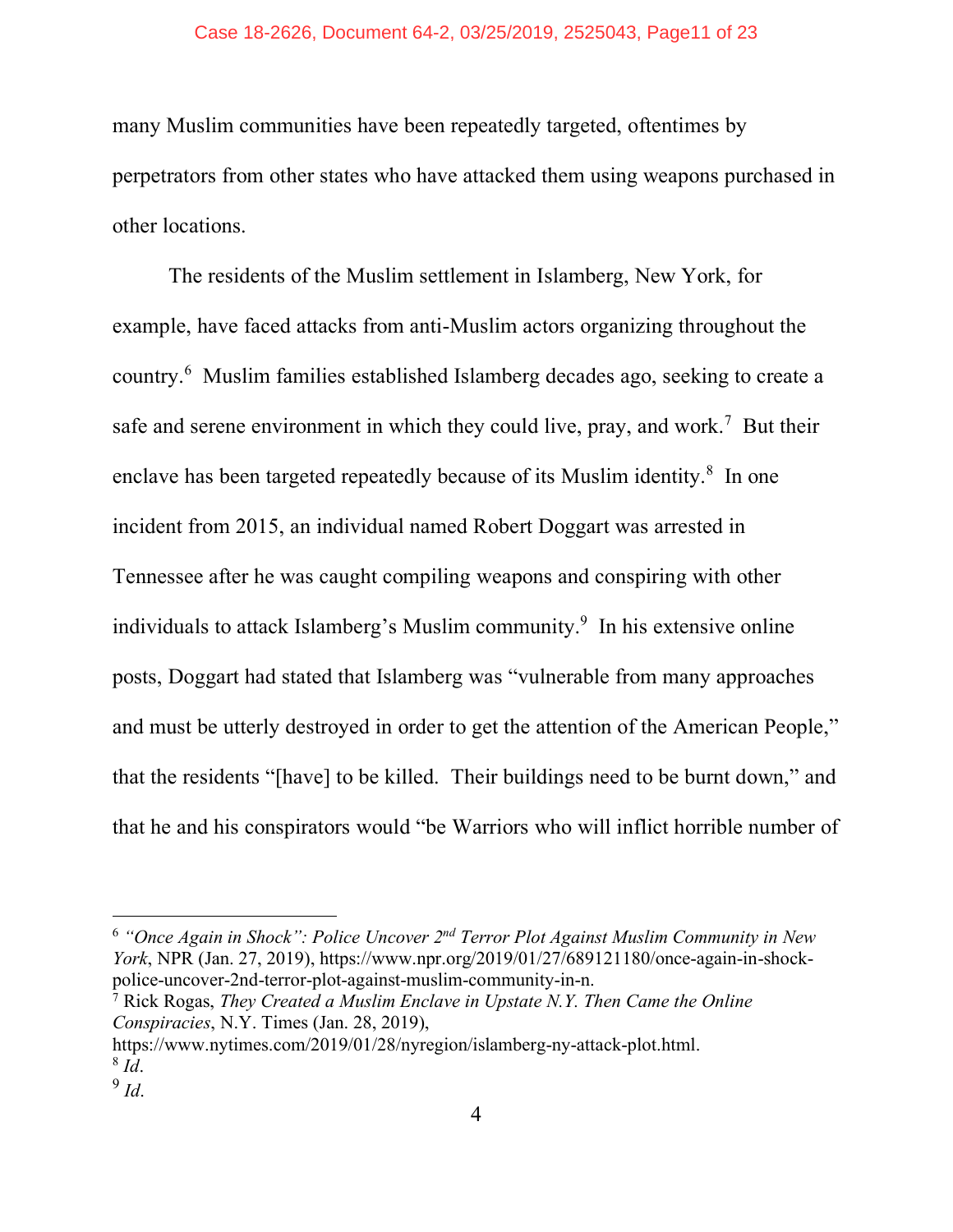#### Case 18-2626, Document 64-2, 03/25/2019, 2525043, Page12 of 23

casualties upon the enemies of our Nation and World Peace."10 Islamberg was targeted again earlier this year after police uncovered a "serious plot" to attack the Muslim community living there; the perpetrators had stockpiled multiple explosive devices and 23 firearms before being arrested.<sup>11</sup>

In another instance, the Dar Al-Farooq Islamic Center, a Somali-American mosque in Bloomington, Minnesota, was firebombed during prayer the morning of August 5, 2017.<sup>12</sup> The perpetrators, who had driven over 500 miles from Illinois to carry out the attacks, smashed the mosque's windows with a sledgehammer and threw a bomb inside. 13 About a dozen congregants praying inside ran out as the fire spread.14 As the perpetrators later explained, they had put out a call to other "militia members" for support and had carried out the attacks to "scare [Muslims] out of the country" and "show them hey, you're not welcome here, get the [expletive] out."<sup>15</sup>

<sup>10</sup> Crim. Compl. Par 3, *United States v. Doggart*, No. 15-cr-39 (E.D. Tenn. Apr. 13, 2015), ECF No. 1; Plea Agreement, *United States v. Doggart*, No. 15-cr-39, at \*2-3 (E.D. Tenn. Apr. 29, 2015), ECF No. 14.

<sup>11</sup> *"Once Again in Shock"*, *supra* note 6.

<sup>12</sup> Matt Sepic, *2 alleged Bloomington mosque bombers waive initial court hearing*, MPR News (Mar. 21, 2018), https://www.mprnews.org/story/2018/03/20/accused-mn-mosque-bombers-toappear-federal-court.

 $^{13}$  *Id*.

<sup>14</sup> Stephen Montemayor, *Three men arrested in Illinois case are charged with Bloomington mosque bombing*, Star Tribune (Mar. 14, 2018), http://www.startribune.com/federal-authoritiesto-announce-developments-in-bloomington-mosque-bombing-case/476716263/

<sup>15</sup> Stephen Montemayor, *How alleged Minnesota mosque bomber tried to build militia in rural Ill.*, Star Tribune (Mar. 18, 2018), http://www.startribune.com/fbi-says-alleged-minnesotamosque-bomber-tried-to-build-a-militia-in-rural-illinois/477182203/.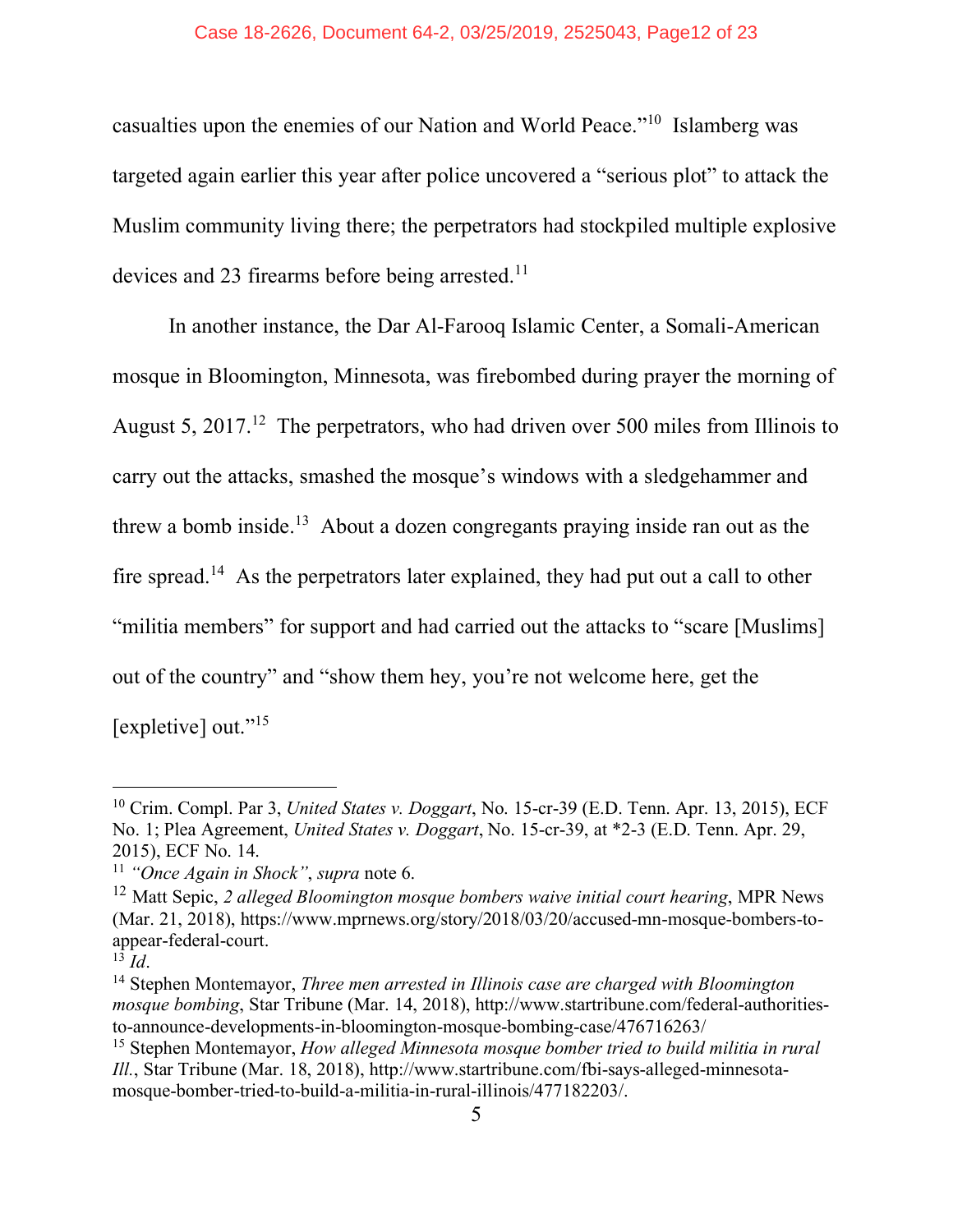These tragic incidents are only a sliver of the attacks against Muslim

communities in recent years. <sup>16</sup> And as the plots against Islamberg highlight, these

threats and attacks target not only mosques and buildings but other Muslim places

of worship as well.<sup>17</sup>

<sup>16</sup> Similar incidents abound. *See, e.g.*, John MacCormack, *Trial begins in Victoria mosque arson case*, Houston Chronicle (July 9, 2018), https://www.houstonchronicle.com/news/houstontexas/houston/article/Trial-begins-in-Victoria-mosque-arson-case-13061412.php; Christina Caron, *Texas Man Found Guilty of Hate Crime in Mosque Fire*, N.Y. Times (July 17, 2018), https://www.nytimes.com/2018/07/17/us/mosque-arson-guilty-verdict.html (Victoria Islamic Center in Texas was completely destroyed in an arson attack; the perpetrator believed that Muslims were planning a takeover of the town and was seen "jumping up and down like a little kid" as the mosque burned); Hannah Winston, *Man faces hate crime charges in North Palm Islamic Center burglary*, Palm Beach Post (Dec. 15, 2015),

https://www.palmbeachpost.com/news/crime--law/man-faces-hate-crime-charges-north-palmislamic-center-burglary/dNZNhaTvcr5hhfcsUhNarL/ (the Islamic Center of Palm Beach, Florida was vandalized by a man who smashed the windows with a tire iron before entering the building to further damage the property; his social media posts show him holding an assault rifle with a caption reading, "That AR-15 will put down any radical Islamic!! I wish they would!!"); David Zahniser, *Arson at Central Valley mosque investigated as possible hate crime*, Los Angeles Times (Dec. 27, 2015), http://www.latimes.com/local/lanow/la-me-ln-tracy-mosque-arson-20151227-story.html (Molotov cocktail thrown at Tracy Islamic Center in California, exploding and causing fire damage to the building); *Armed masked man detained while protesting in front of Bozeman Islamic Center*, Bozeman Daily Chronicle (Jan 9, 2017),

https://www.bozemandailychronicle.com/news/crime/armed-masked-man-detained-whileprotesting-in-front-of-bozeman/article\_f598a364-906e-540c-aa23-30e08e16d9cf.html (masked man carried a shotgun in front of Bozeman Islamic Center in Bozeman, Montana, causing high school across the street to go into shutdown; the man later explained that he was "one of the many Americans who are awakening [sic] up. I've already figured it out. I'm just helping everyone else figure it out.").

<sup>17</sup> *See, e.g.*, *Joanna Walters*, *Community mourns Somali Muslim teen's death in Kansas City hate crime*, The Guardian (Dec. 6, 2014), https://www.theguardian.com/usnews/2014/dec/06/community-mourns-somali-muslim-death-in-kansas-city-hate (teenage boy outside mosque run down and killed by man with a history of anti-Muslim activity); *Woman accused of attacking Muslims praying in East Bay park charged*, ABC 7 News (Dec. 17, 2015), https://abc7news.com/news/woman-accused-of-attacking-muslims-praying-in-east-bay-parkcharged/1126754/ (two Muslim men performing prayers in the park were assaulted and berated by a woman yelling anti-Muslim slurs); Katie Mettler, *Man arrested, charged with hate crime in stabbing of worshiper near Calif. Mosque*, The Washington Post (Dec. 12, 2016), https://www.washingtonpost.com/news/morning-mix/wp/2016/12/12/man-arrested-charged-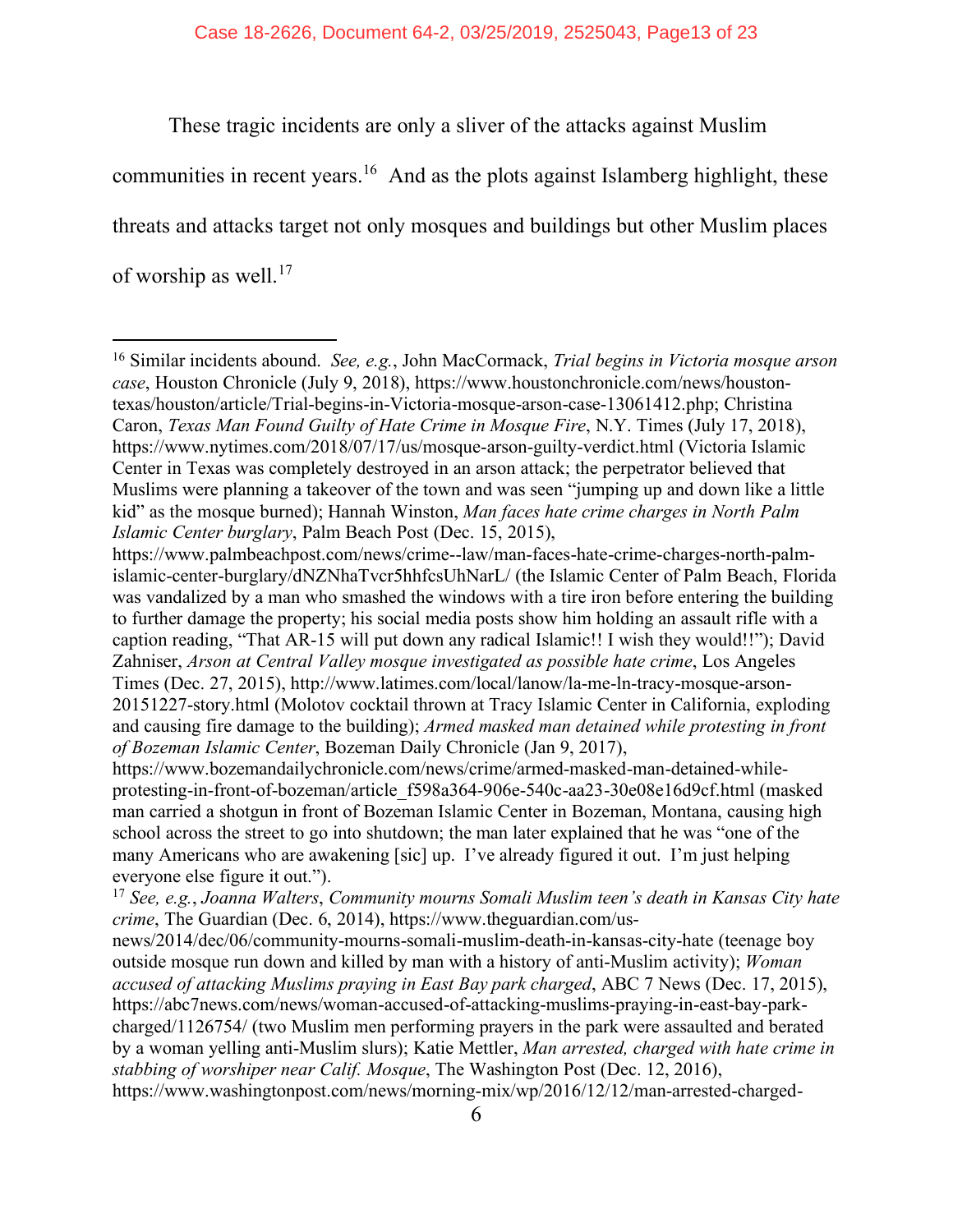Muslims are not alone in being targeted at their places of worship. Native Americans, for example, have seen their sacred sites desecrated by attacks.<sup>18</sup> And other religious minorities have faced deadly threats and attacks also, often from white supremacists. Such tragic incidents include a mass shooting at a Sikh gurdwara in Oak Creek, Wisconsin, which left six worshipers dead and many more injured;19 a mass shooting at Emanuel African Methodist Episcopal Church, a historically Black church in Charleston, South Carolina, which left nine worshippers dead;<sup>20</sup> and a mass shooting at the Tree of Life Synagogue in Pittsburgh, Pennsylvania, in which 11 worshippers were killed.<sup>21</sup>

after-stabbing-of-worshiper-near-calif-mosque-police-say/?utm\_term=.5e1546bcd51c (congregants of Masjid Al-Rasool in Simi Valley, California were confronted next to their mosque by a man who yelled racial slurs at them, then threw a bottle that hit one worshipper in the face before stabbing another worshipper in the abdomen).

<sup>18</sup> *See, e.g.*, Jake Kincaid, *Apache leaders call vandalism of Pinal 'prayer site' a hate crime*, Pinal Central (Mar. 20, 2018), https://www.pinalcentral.com/florence\_reminder\_blade tribune/news/apache-leaders-call-vandalism-of-pinal-prayer-site-a-hate/article\_8ba7f33f-b3c2- 5f5c-a88a-85614fa7e688.html (vandals axed down property on a sacred Apache site in Arizona, land described by the tribal leader as "no different from any church[;] it is where people come to get healed, where people bring their children to get introduced into the religion and what it all mean[s].").

<sup>19</sup> Steven Yaccino et al., *Gunman Kills 6 at Sikh Temple Near Milwaukee*, N.Y. Times (Aug. 5, 2012), https://www.nytimes.com/2012/08/06/us/shooting-reported-at-temple-in-wisconsin.html <sup>20</sup> Kevin Sack and Alan Blinder, *Jurors Hear Dylann Roof Explain Shooting in Video: 'I Had to Do It'*, N.Y. Times (Dec. 9, 2016), https://www.nytimes.com/2012/08/06/us/shooting-reportedat-temple-in-wisconsin.html (explaining that the gunman, Dylan Roof, carried out the killings because "somebody had to do something because, you know, black people are killing white people every day on the streets, and they rape white women, 100 white women a day. The fact of the matter is what I did is so minuscule to what they're doing to white people every day, all the time.").

<sup>21</sup> Kellie B. Gormly et al., *Suspect in Pittsburgh synagogue shooting charged with 29 counts in deaths of 11 people,* The Washington Post (Oct. 27, 2018),

https://www.washingtonpost.com/nation/2018/10/27/pittsburgh-police-responding-active-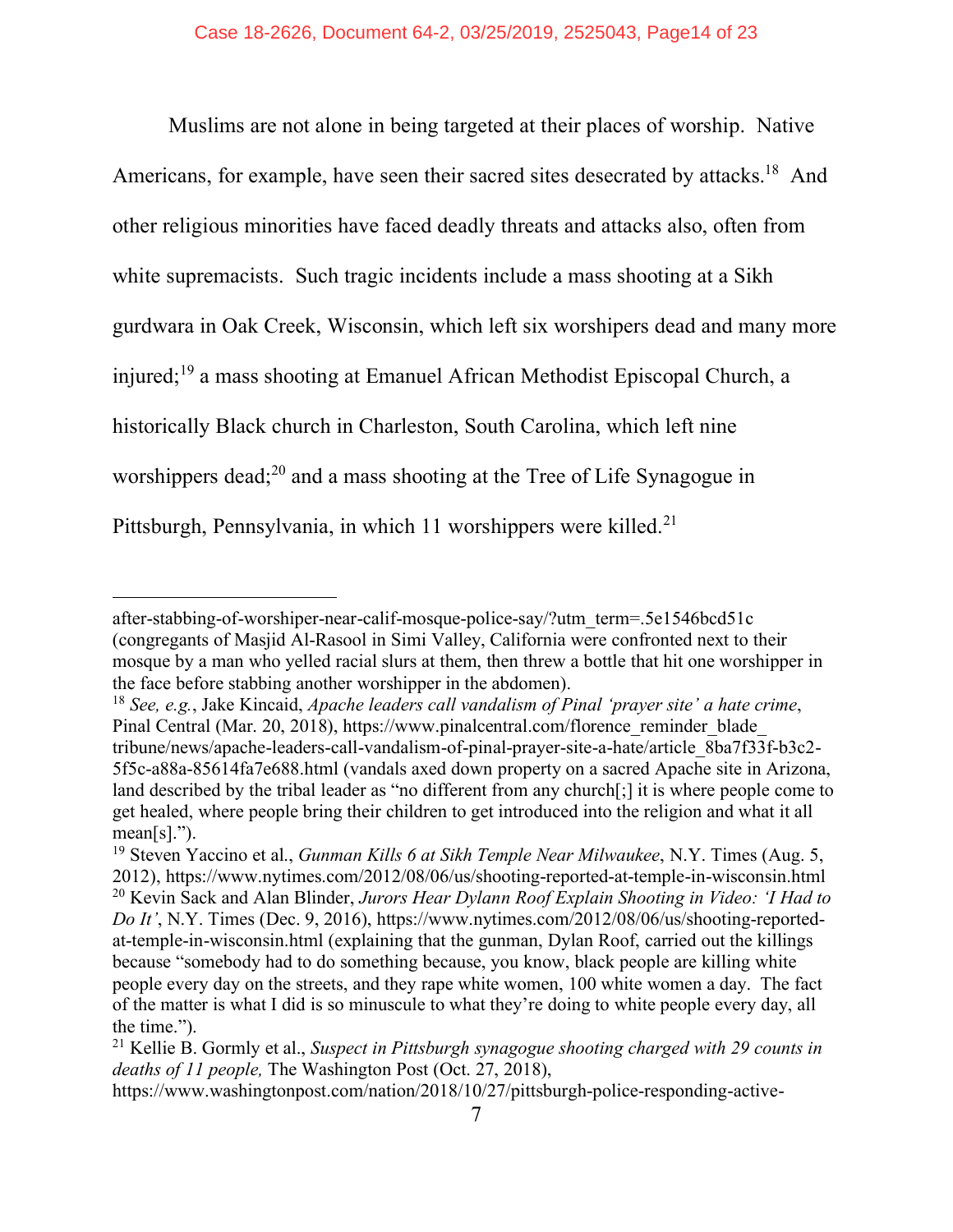While criminal prosecutions provide targeted religious groups with some relief, it is critical that these groups also have strong civil remedies to protect their places of worship and to disincentivize targeted hate incidents. As discussed more fully below, § 248(a)(2) provides a civil private right of action, which allows impacted communities to seek remedies even where criminal prosecution is not pursued or not sufficient to enable the community to rebuild after an attack. It therefore serves as a unique and critical tool for communities, especially as hate incidents are on the rise.

As the district court found, Congress was acting well within its Commerce Clause powers when it passed  $\S$  248(a)(2) because violence and intimidation at places of worship demonstrably and substantially affects interstate commerce. 22 Perpetrators often plot their attacks or purchase weapons beyond state lines, thereby expressly implicating interstate commerce. And as the district court noted, religious activity has a substantial impact on the United States' economy: religious activity at places of worship accounts for nearly \$74.5 billion in annual revenue,

shooting-squirrel-hill-area/?utm\_term=.e943fa807ec1 (describing the alleged shooter, who burst into the synagogue's morning service with an AR-15-style assault rifle and three handguns, as posting angry messages online about a local Jewish nonprofit that helped refugees settle in the United States).

<sup>22</sup> *Zhang Jingrong v. Chinese Anti-Cult World All., Inc.*, 314 F. Supp. 3d 420, 440 (E.D.N.Y. 2018) ("Places of religious worship—even interpreted broadly to avoid an issue under the First Amendment—are economic.").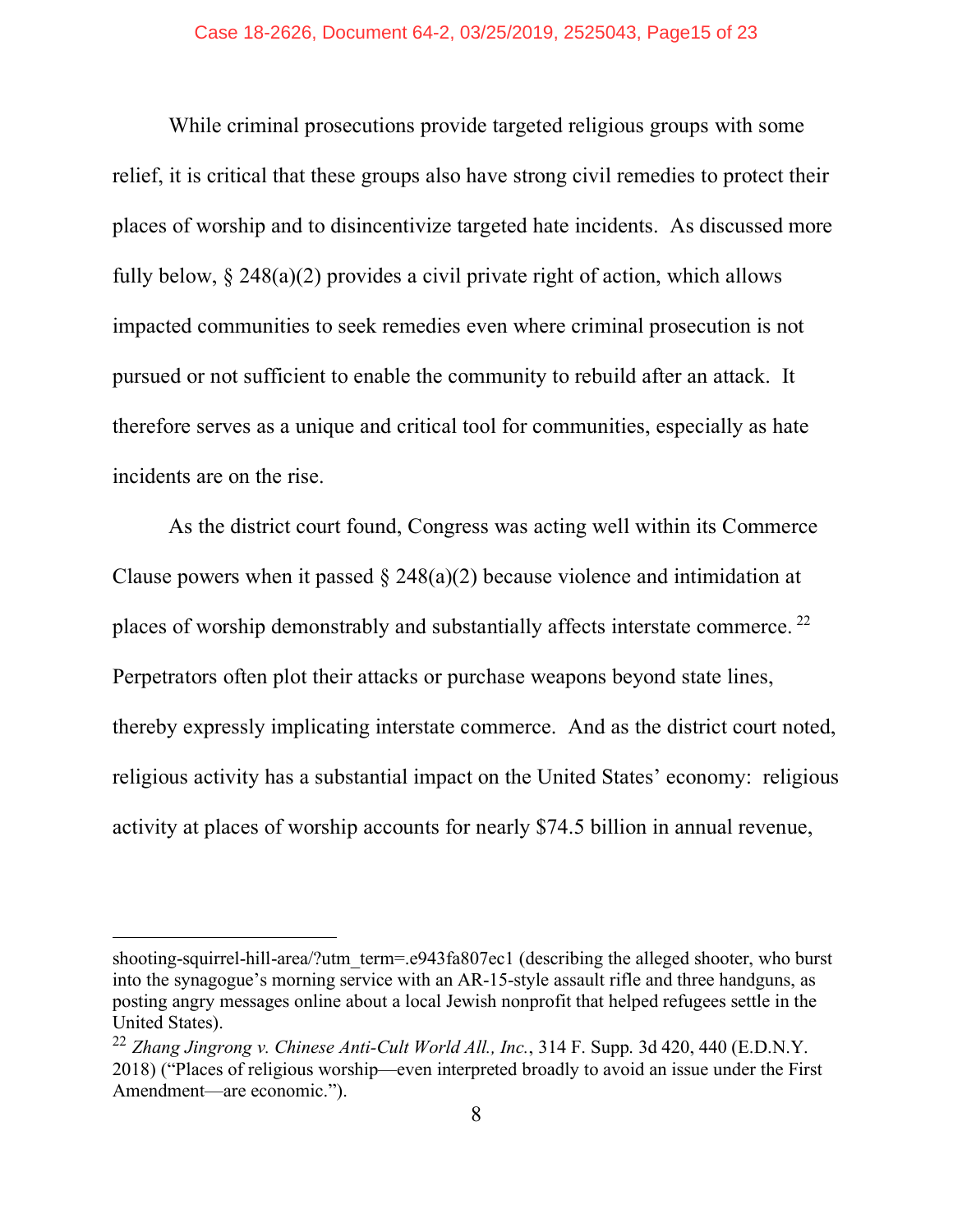while the broader economic impact of religious activity is estimated between \$1.2 trillion to \$4.8 trillion. 23

Congress therefore had a rational basis to conclude that violence and intimidation at places of worship, such as the acts highlighted above, can deter people from engaging in religious-based commercial activity that substantially affects interstate commerce.<sup>24</sup> This deterrence is not speculative: Muslim Advocates has heard from impacted communities about their substantial loss in worshippers and donations following threats and attacks against their place of worship.

#### **B. Religious minorities are the most frequent users of civil remedies to enforce their rights.**

Where constitutional and statutory protections exist for religious groups, religious minorities, especially Muslims, disproportionately depend on them to enforce their basic rights, in everything from the land use context to prisons to employment.

For example, the Religious Land Use and Institutionalized Persons Act, 42 U.S.C. § 2000cc, *et seq.* ("RLUIPA"), was enacted in 2000 to protect all religious groups against discrimination in the land use process. A recent report from the Department of Justice underscores how Muslims in particular have had to

<sup>23</sup> *Id*. at 429; *id*. at 440.

<sup>24</sup> *Id*. at 440.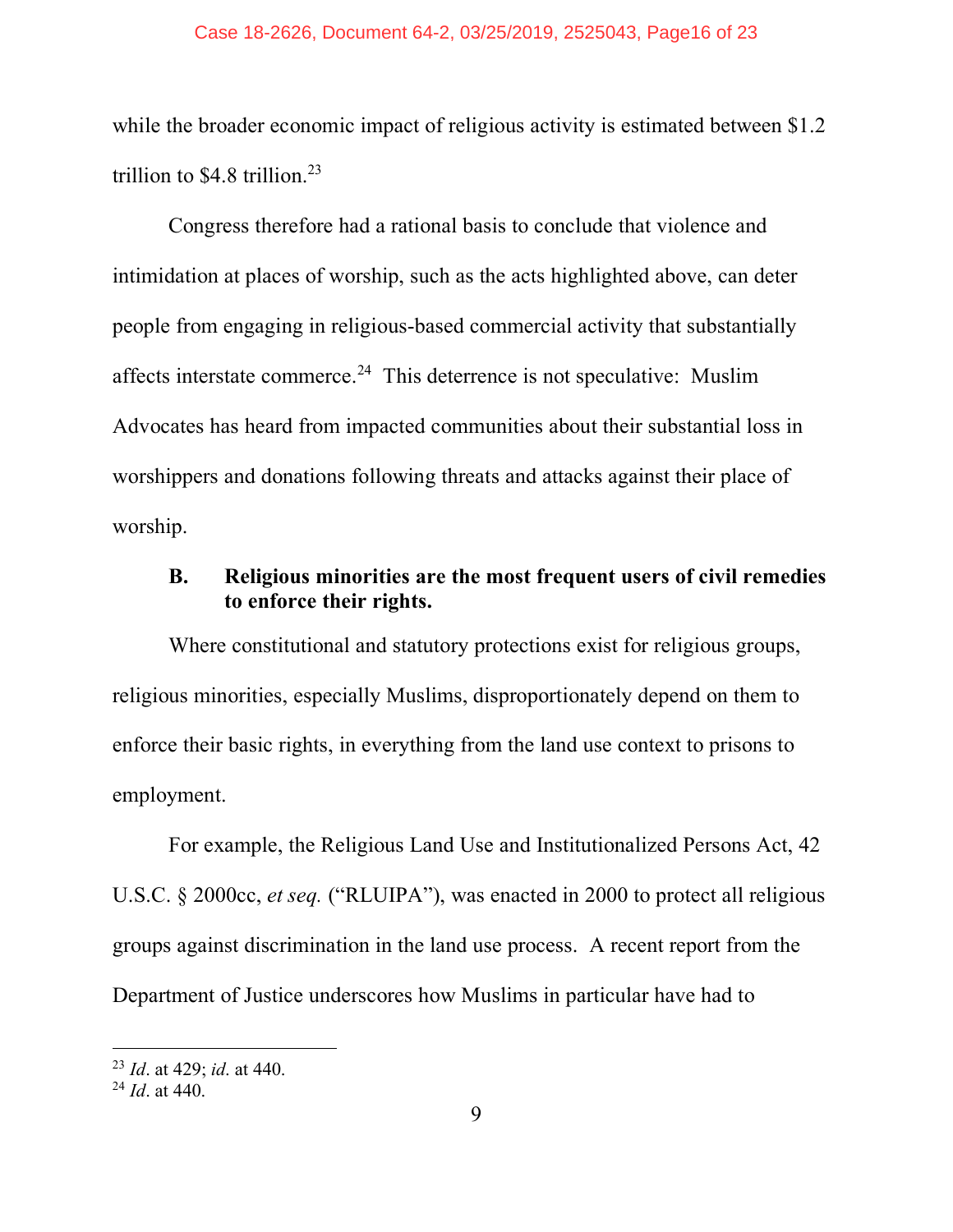frequently rely on RLUIPA's protections, in large part due to the increased opposition they face when trying to establish a place of worship. *See U.S. Dep't of Justice, Update on the Justice Department's Enforcement of the Religious Land Use and Institutionalized Persons Act: 2010-2016*, at 4 (2016),

https://www.justice.gov/crt/file/877931/download ("The Department's experience in its investigations since 2010 has reinforced the conclusion that minority groups have faced a disproportionate level of discrimination in zoning matters, reflected in the disproportionate number of suits and investigations involving minority groups undertaken by the Department. In particular, the percentage of Department RLUIPA investigations involving mosques or Islamic schools has risen dramatically in the time since the Tenth Anniversary Report was issued—from 15% in the 2000 to August 2010 period to 38% during the period from September 2010 to the present.").

RLUIPA also prohibits the government from unnecessarily burdening prisoners' free exercise rights. In this context also, Muslims are significantly overrepresented in claims against federal prisons, underscoring how frequently they face violations of their civil rights. *See Enforcing Religious Freedom in Prison*, U.S. Comm'n on Civil Rights Table 3.8, at 70; Table 4.1 at 82 (Sept. 2008) (noting that Muslims file 42% of administrative remedy requests for accommodation from January 1997 – June 2008 and litigated 30% of RLUIPA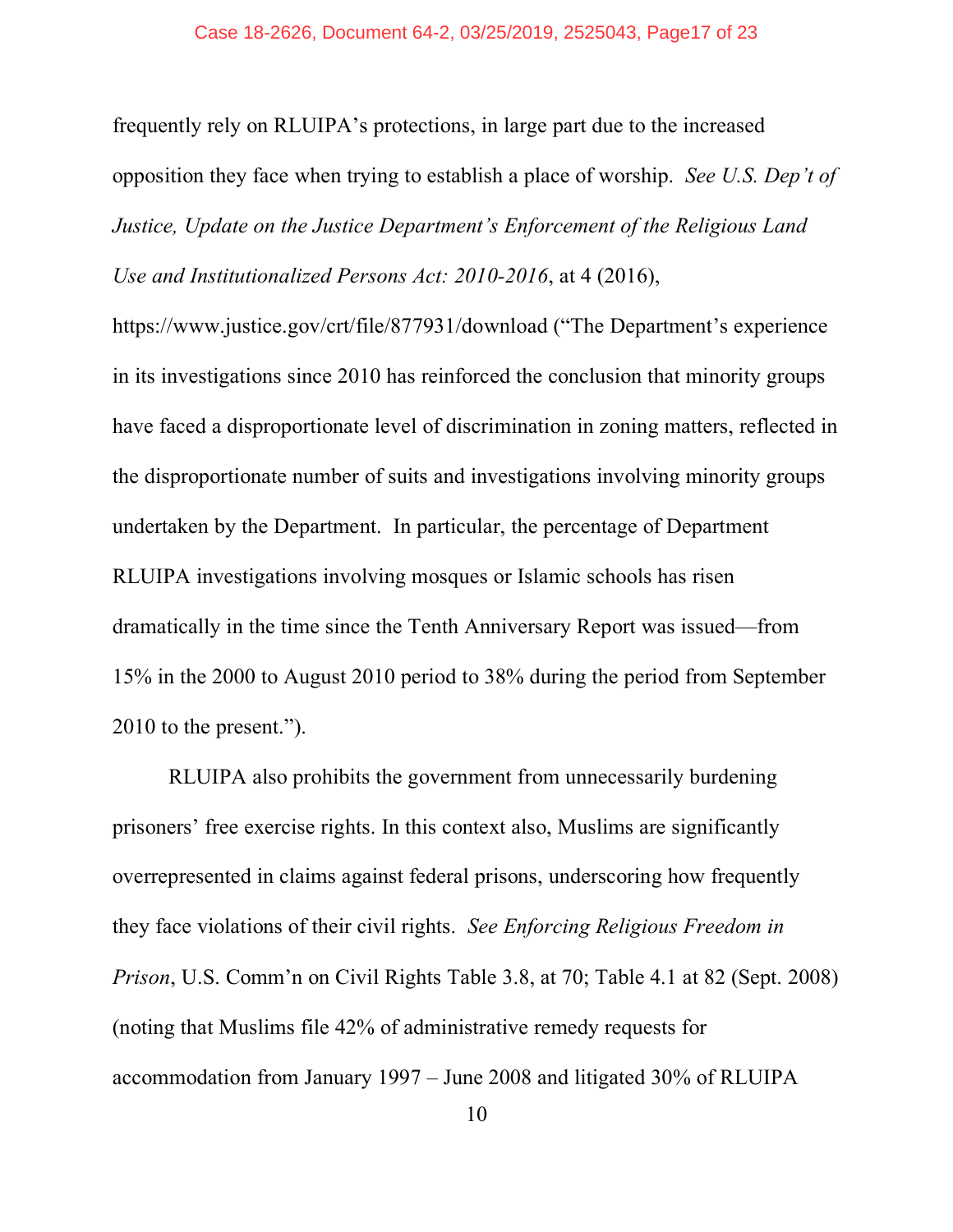cases from 2001-2006 alone). Similarly in the employment context: Muslims constitute just over one percent of the United States population, yet over 23 percent of the Equal Employment Opportunity Commission's religion-based charges in 2017 (the last year in which data is available) involved discrimination against them. *See* EEOC, *Charges Filed on the Basis of Religion – Muslim,*  https://www.eeoc.gov/eeoc/events/9-11-11 religion charges.cfm; Besheer Mohamed, Pew Research Ctr., *New estimates show U.S. Muslim population continues to grow* (Jan. 3, 2018), http://www.pewresearch.org/facttank/2018/01/03/new-estimates-show-u-s-muslim-population-continues-to-grow/. Against the backdrop of growing hate attacks against Muslim places of worship, *amicus curiae* fully expect the FACE Act to become a more frequently-used remedy.

#### **C. The unique remedy the FACE Act provides is crucial for ensuring that religious minorities can fully vindicate their right to be free from violent attacks.**

Section 248(a)(2) of the FACE Act provides a uniquely robust civil legal remedy for disincentivizing attacks against places of worship.

First, unlike other federal statutes that protect places of worship against threats and attacks,  $\S 248(a)(2)$  provides religious groups with a private right of action, thereby empowering them to vindicate their own rights. *Contrast with, e.g.,* the Church Arson Prevention Act of 1996, 18 U.S.C. § 247 (providing only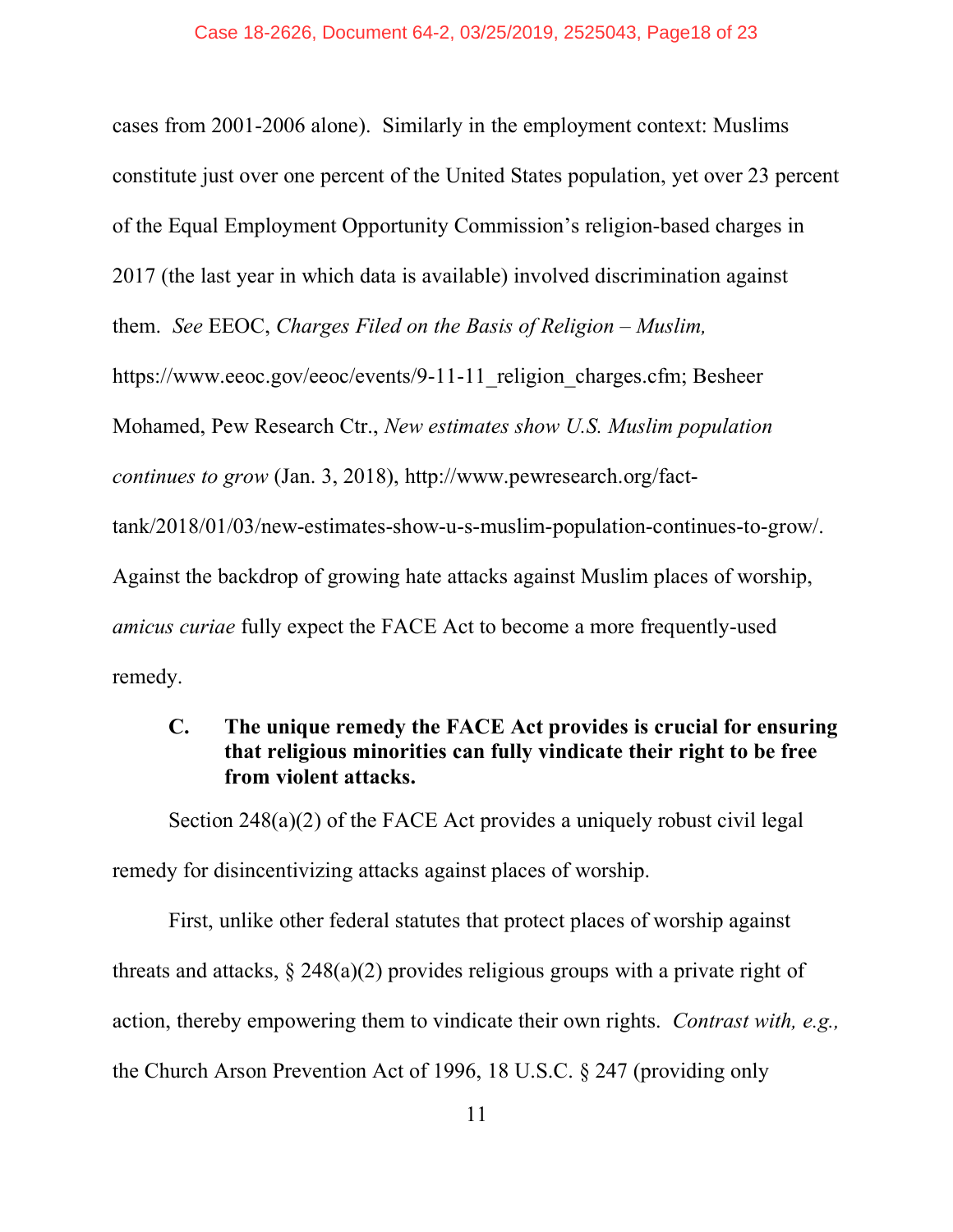#### Case 18-2626, Document 64-2, 03/25/2019, 2525043, Page19 of 23

criminal liability for damage to religious property or obstruction to any person's free exercise of religious beliefs); Matthew Shepard and James Byrd, Jr., Hate Crimes Prevention Act of 2009, 18 U.S.C. § 249 (providing only criminal liability for, *inter alia*, willfully causing bodily injury, or attempting to do so with fire, firearm, or other dangerous weapon, when driven by a person's actual or perceived religion).

Second, unlike other statutes that protect free exercise rights but limit liability to those who are acting under color of state law, *see, e.g.,* 42 U.S.C. § 1983, § 248(a)(2) allows religious groups to enforce their rights against the private individuals and groups most likely to target and attack their places of worship. As illustrated previously, such groups have mounted unprecedented attacks against Muslim and other minority religious communities in recent years, rendering the ability to hold them accountable more critical.

Third, the lower standard for civil liability under  $\S 248(a)(2)$  increases the ability of targeted communities to seek legal recourse in a broader range of circumstances. Criminal liability requires proof beyond a reasonable doubt, whereas civil liability may be established by a preponderance of evidence, *see*  § 248(a)(2), making it an important alternative even where criminal prosecution is not possible. And while the fines the government may obtain upon criminal convictions under the FACE Act are limited, a successful civil claim under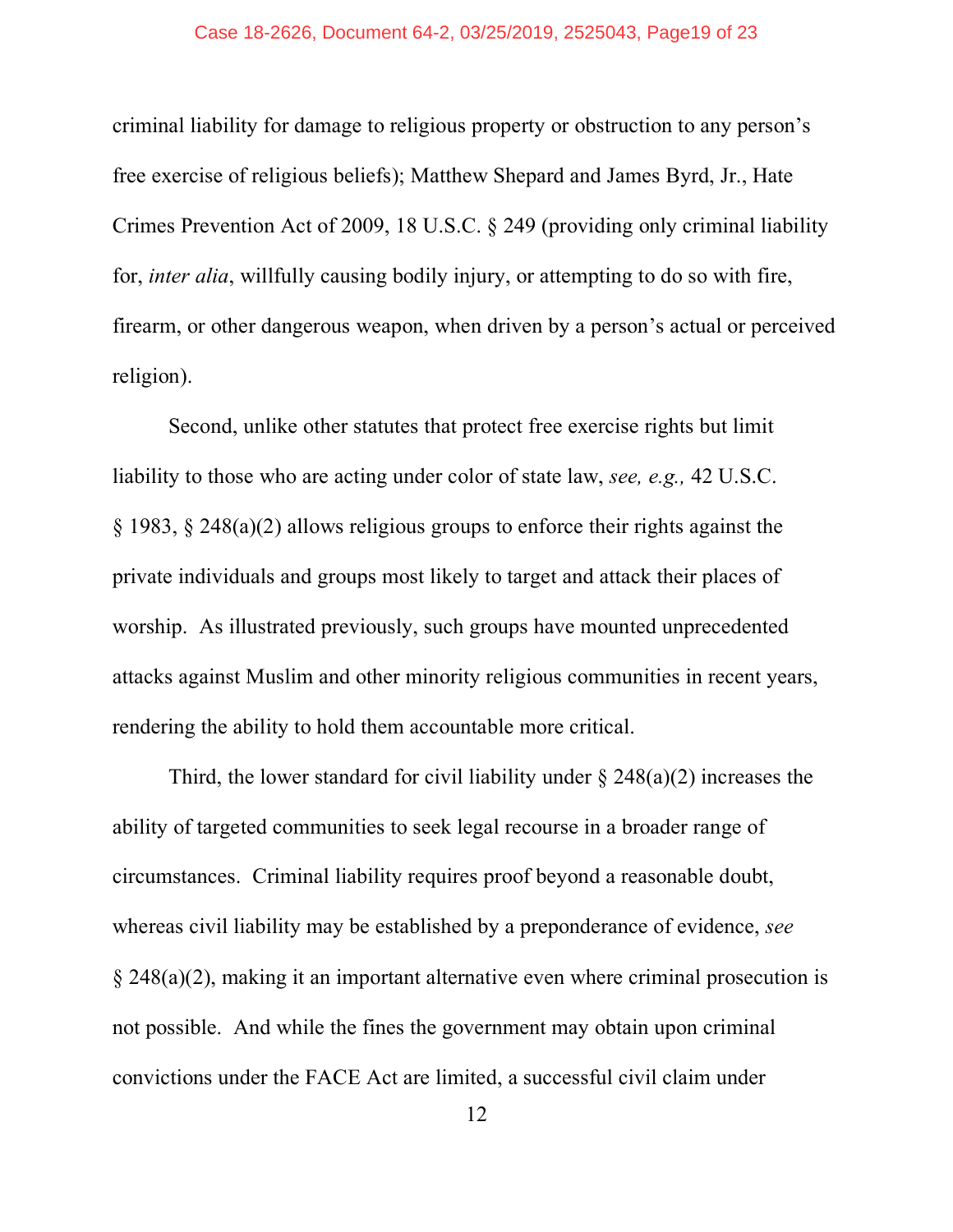§ 248(a)(2) allows for much broader relief, *see* § 248(c)(B), including

compensatory and punitive damages, which are often critical for a religious group to secure or rebuild its place of worship after a violent attack.

In sum, § 248(a)(2) allows a religious group to take ownership and control over enforcing its rights and those of its community when faced with violent attacks. Instead of remaining entirely dependent on prosecutorial discretion including whether a charge will be brought as a hate crime<sup>25</sup> or brought at all religious groups are able to regain some control and stand up for their own rights, which can be empowering and can help deter future bad actors.<sup>26</sup>

 $25$  Hate crime charges are rarely brought, as prosecuting them criminally is often "complicated" and arduous." Laura Santhanam & Kenya Downs, *Why hate crimes are so difficult to convict*, PBS News Hour (Jan. 6, 2017), https://www.pbs.org/newshour/nation/hate-crimes-difficultconvict (explaining the difficulties throughout the country in successfully bringing hate crimes charges).

<sup>&</sup>lt;sup>26</sup> While the government may choose to bring criminal charges after a place of worship is threatened or attacked, religious groups have no control over that decision-making process or how it plays out. This imbalance can lead to fear and frustration in the religious communities that have to bear the consequences. The Islamic Center of Davis in Davis, California, for example, had its windows smashed, property vandalized, and pork strewn on its premises by a woman who had expressed extensive anger towards Muslims in the past and had glorified the white supremacists who had murdered African American and Muslim worshipers. Lauren Keene, *Davis mosque vandal gets 5 years' probation*, Davis Enterprise (June 18, 2017), https://www.davisenterprise.com/local-news/davis-mosque-vandal-sentenced-to-five-yearsprobation/. In the end, however, she only received probation and 120 hours of community service. *Id*. Representatives for the Islamic Center of Davis were stunned and feared that her quick release would inspire similar crimes because, as one of them noted, "in the end they walk out. That's the message. It just gives them the green light to do something like that." *Id*. Five months later the mosque was attacked again, this time during the holy month of Ramadan, when an individual threw torn pages of the Quran at the mosque and slashed worshippers' tires. Eliana Sisneros, *Second hate crime hits Davis Islamic Center*, The California Aggie (July 9, 2017), https://theaggie.org/2017/07/09/second-hate-crime-hits-davis-islamic-center/ (quoting a local resident who lamented that "Not only was the center robbed of justice in the beyond-light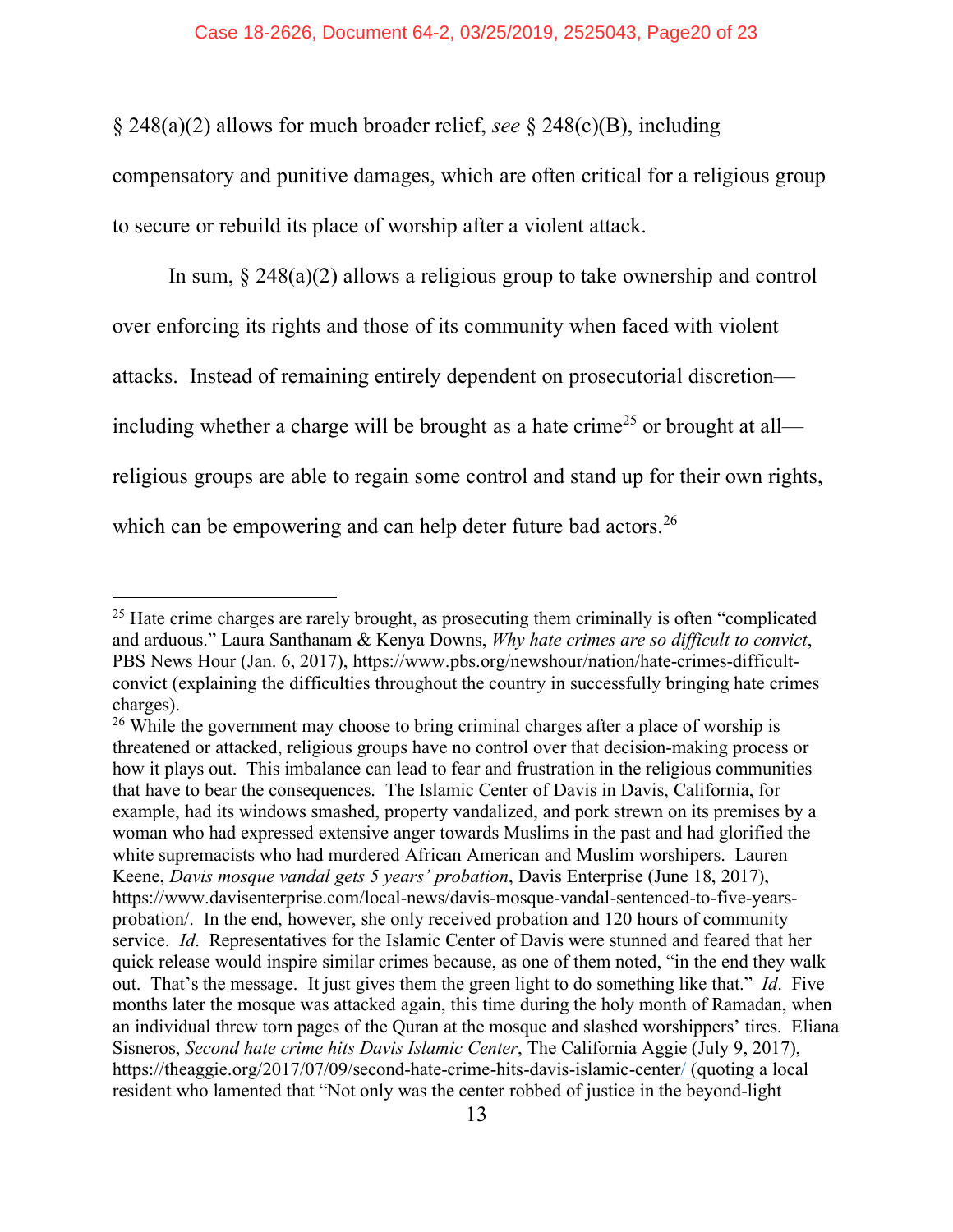This Court should therefore affirm the district court's holding to ensure that the critical civil remedies  $\S 248(a)(2)$  intended to provide remain available to the religious groups that need it the most.

#### **CONCLUSION**

For the foregoing reasons, this Court should deny Appellants' appeal and affirm the district court's decision.

Respectfully submitted,

/s/ Juvaria Khan

Sirine Shebaya Juvaria Khan Muslim Advocates P.O. Box 34440 Washington, DC 20043 Tel: (202) 897-2622 sirine@muslimadvocates.org juvaria@muslimadvocates.org

sentencing of the woman who smashed their windows and left bacon on the [door], they now got hit with another hate crime. I fear for their physical safety.").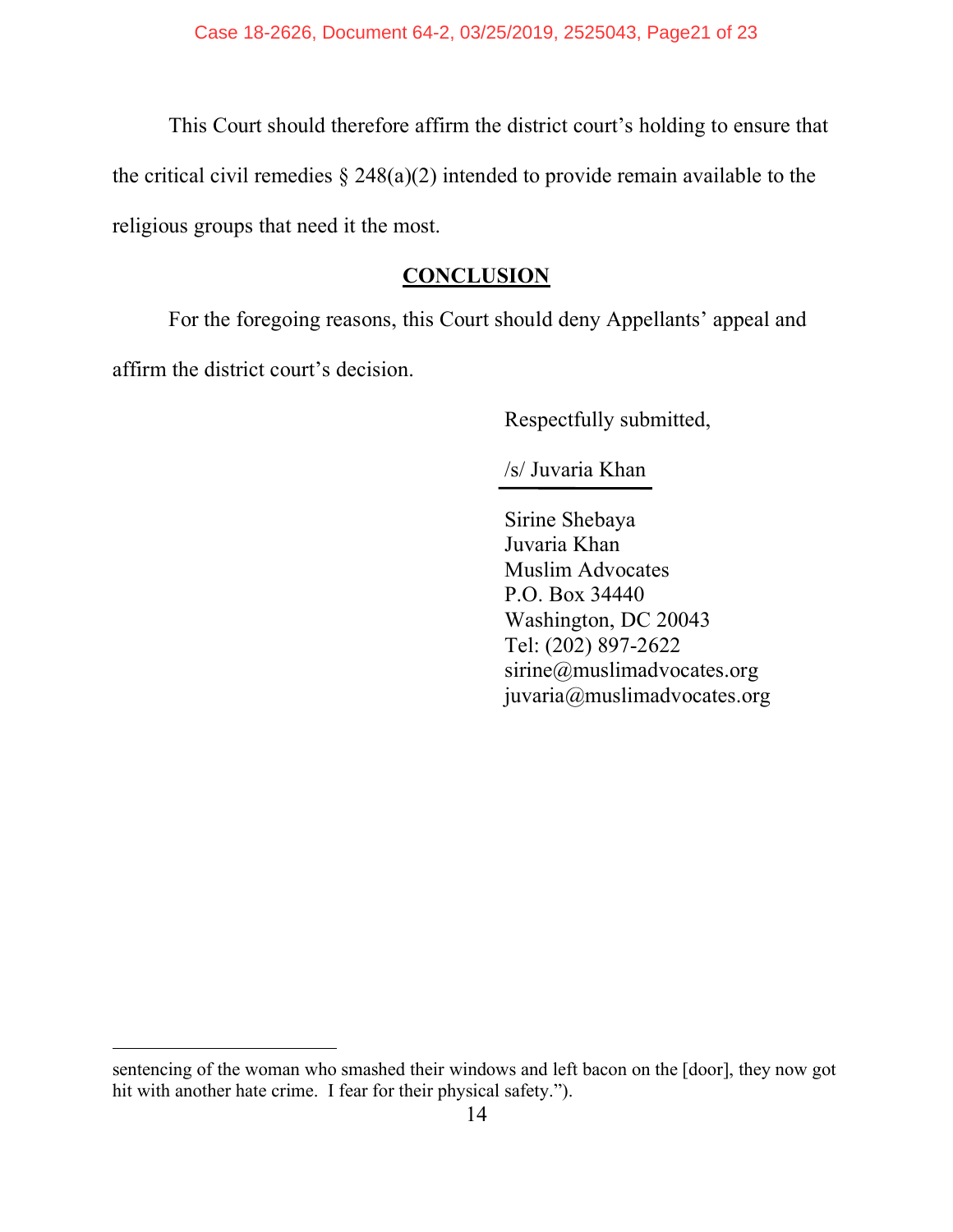#### **CERTIFICATE OF COMPLIANCE**

1. Muslim Advocates certifies that this brief contains 3,578 words, excluding the parts of the brief exempted by Rule 32(f) of the Federal Rules of Appellate Procedure. Muslim Advocates has contemporaneously filed a motion for leave to file a brief not exceeding that length.

2. This brief complies with the typeface requirements of Rule 32(a)(5) and the type style requirements of Rule 32(a)(6) of the Federal Rules of Appellate Procedure because it has been prepared in a proportionally spaced typeface using Microsoft Word 2010 in 14-point Times New Roman type style.

3. This brief has been scanned for viruses and found to be virus-free.

Dated: March 25, 2019 /s/ Juvaria Khan

Juvaria Khan Muslim Advocates P.O. Box 34440 Washington, DC 20043 Tel: (202) 897-2622 juvaria@muslimadvocates.org

*Attorney for* Amicus Curiae